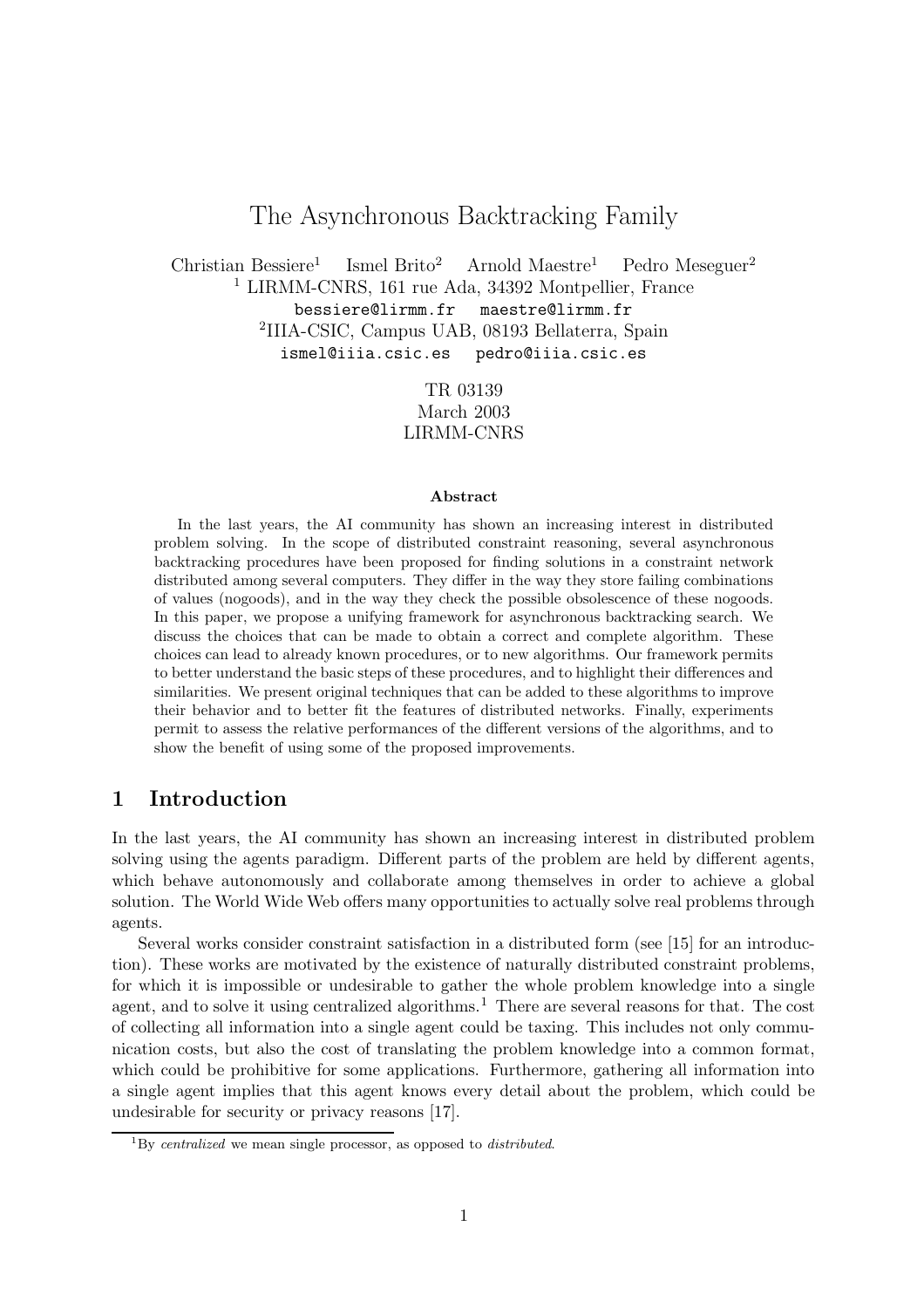Considering complete algorithms for distributed constraint satisfaction, we have to mention the pioneer work of Yokoo and colleagues, who proposed the asynchronous backtracking (ABT) algorithm [13, 14]. This algorithm assumes a variable-based distributed model, where each problem variable belongs to one agent and constraints are shared between agents. ABT requires a total ordering among agents. When a dead-end is detected, it may require to add communication links between previously non connected agents; then, nogoods are exchanged among connected agents, and stored. This algorithm has been used as a basis from which several extensions were proposed, as for example its adaptation to dynamic agent re-ordering [10] or consistency maintenance [9]. A different approach is the distributed backtracking algorithm  $(DIBT)$  [4, 5], which performs graph-based backjumping without nogood storage. However, in its formulation given in [4, 5],  $DIBT$  is not complete [12, 1]. More recently, a new algorithm, called Asynchronous Aggregation Search (AAS) has been proposed in [8]. It is based on exchange of sets of partial solutions assuming a *constraint-based* distributed model, where each constraint belongs to one agent and variables shared by two constraints not belonging to the same agent are duplicated.

Understanding precisely the behavior of an algorithm is much more difficult in a distributed environment than in a centralized one. In the search for solutions in distributed constraint networks, it is quite difficult to circumscribe what are the necessary/sufficient operations that ensure completeness and correctness of a procedure. In this paper, we propose a unifying framework for asynchronous backtracking search in a variable-based distributed constraint network. We first present a simple procedure that contains all the basic features of a backtracking algorithm for distributed constraint satisfaction. We characterize why such a simple procedure is not correct. Then, we analyze the changes that have to be made to obtain a correct and complete algorithm. Depending on the way we modify the basic procedure, we obtain already known algorithms (such as Yokoo's  $ABT$  or a correct version of  $DIBT$ ), or new ones. We believe this will help to better understand the behavior of asynchronous search, and to emphasize on the differences and similarities between the possible versions. The pseudo-codes we present for the different algorithms are written to be as explicit as possible. We sometimes had to take decisions with respect to existing versions that let some implementation choices to the programmer. We discuss the consequences of these choices with regard to other alternatives. For instance, our algorithms are based on a one nogood per value principle. We analyze the effect of the selection of nogoods on the search process, and propose heuristics to select better nogoods. Afterwards, we give to the agents the possibility to be less reactive to single messages, which means that we give them the capability to process several messages as a whole instead of processing them one by one. This raises some questions on how to deal with this concurrent, and possibly conflicting information. We propose answers to these issues. Finally, an experimental evaluation is presented. The test-bed is composed of randomly generated problems and distributed meeting scheduling problems. We compare the different versions of asynchronous search, and evaluate the amount of improvement produced by the new heuristics we propose.

The rest of the paper is organized as follows. Section 2 contains some basic definitions. Section 3 recalls the asynchronous backtracking algorithm. In Section 4, we introduce our framework as the kernel for asynchronous backtracking, showing that it is sound but incomplete. In Section 5, we analyze several ways to reach completeness deriving several algorithms, some already known in the literature while others are new. This derivation allows one to understand better the relations between different algorithmic approaches, as well as their mutual dependencies. In Section 6, the nogood selection is discussed, and some heuristics are proposed to decrease the search effort. Section 7 considers the issue of processing packets of messages as a whole, instead of processing them one by one. Section 8 contains the experimental evaluation. Finally, Section 9 contains some conclusions of this work.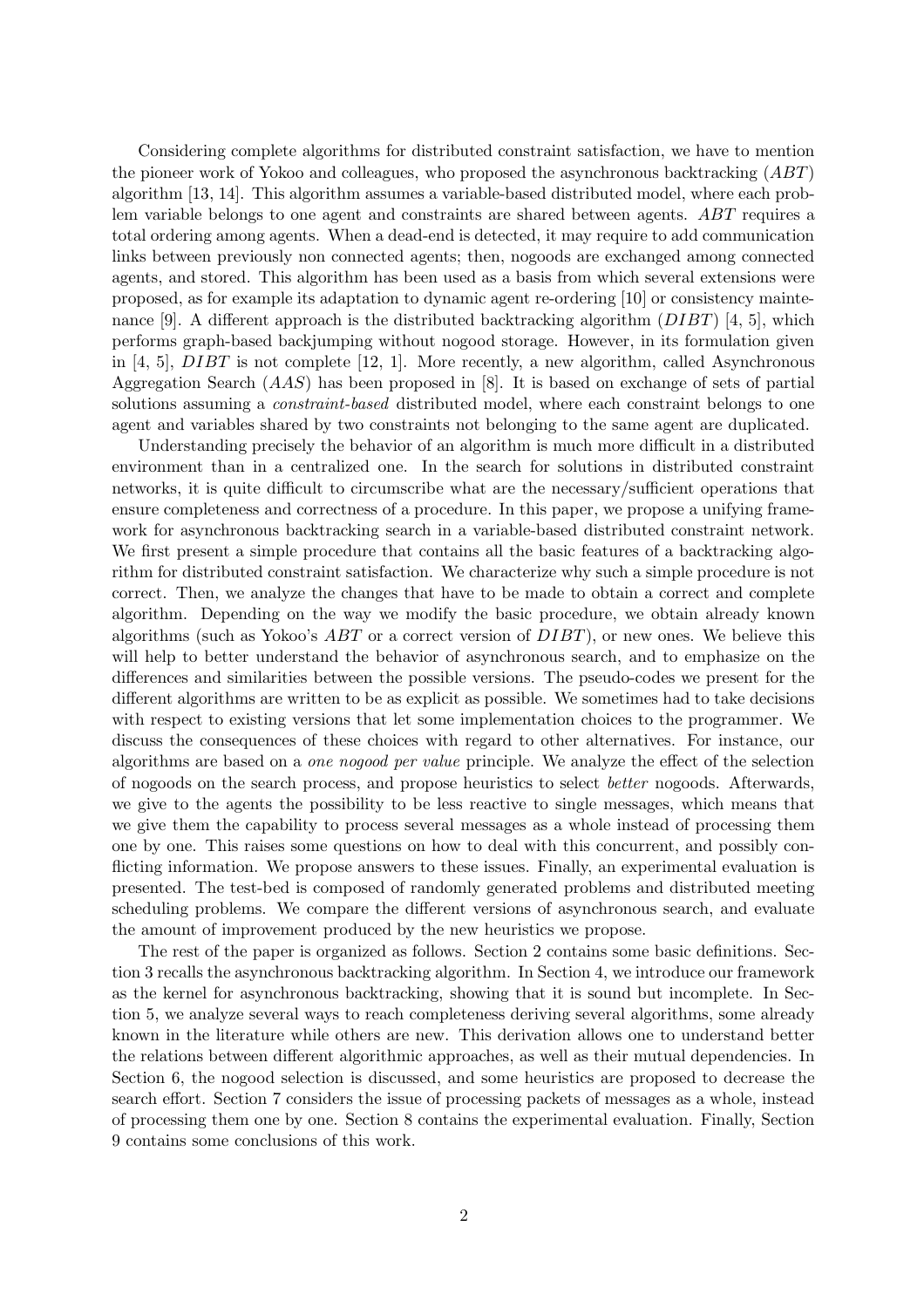## 2 Preliminaries

Classically, constraint satisfaction problems (CSPs) have been defined for a centralized architecture. A constraint network is defined by a triple  $(\mathcal{X}, \mathcal{D}, \mathcal{C})$ , where  $\mathcal{X} = \{x_1, \ldots, x_n\}$  is a set of n variables,  $\mathcal{D} = \{D(x_1), \ldots, D(x_n)\}\$ is the set of their respective finite domains, and  $\mathcal C$  is a set of constraints declaring those value combinations which are acceptable for variables. The CSP involves finding values for the problem variables that satisfy all the constraints, namely, the solutions of the constraint network. We restrict our attention to constraints involving two variables, namely binary constraints. A constraint among the variables  $x_i$  and  $x_j$  will be denoted by  $c_{ii}$ .

A distributed CSP (DisCSP) is a CSP where the variables, domains and constraints of the underlying network are distributed among automated agents. Formally, a finite variable-based distributed constraint network is defined by a 5-tuple  $(\mathcal{X}, \mathcal{D}, \mathcal{C}, \mathcal{A}, \phi)$ , where X, D and C are as before.  $\mathcal{A} = \{1, \ldots, p\}$  is a set of p agents, and  $\phi : \mathcal{X} \to \mathcal{A}$  is a function that maps each variable to its agent.

Each variable belongs to one agent. The distribution of variables divides  $\mathcal C$  in two disjoint subsets,  $\mathcal{C}_{intra} = \{c_{ij} | \phi(x_i) = \phi(x_j) \}$ , and  $\mathcal{C}_{inter} = \{c_{ij} | \phi(x_i) \neq \phi(x_j) \}$ , called intra-agent and inter-agent constraint sets, respectively. An intra-agent constraint  $c_{ij}$  is known by the agent owner of  $x_i$  and  $x_j$ , and it is unknown by the other agents. Usually, it is considered that an inter-agent constraint  $c_{ij}$  is known by the agents  $\phi(x_i)$  and  $\phi(x_j)$  [14, 4].

As in the centralized case, a solution of a DisCSP is an assignment of values to variables satisfying every constraint (although DisCSP literature focuses mainly on solving inter-agent constraints). DisCSPs are solved by the collective and coordinated action of agents  $A$ , each holding a process of constraint satisfaction.

Agents communicate by sending messages, with the following assumptions [14],

- 1. An agent can send a message to other agents iff it knows the addresses of the receivers.
- 2. The delay in delivering a message is finite but random; for a given pair of agents, messages are delivered in the order they were sent.

For simplicity purposes, and to emphasize on the distribution aspects, in the rest of the paper we assume that, each agent owns exactly one variable. We identify the agent number with its variable index  $(\forall x_i \in \mathcal{X}, \phi(x_i) = i)$ . From this assumption, all constraints are inter-agent constraints, so  $C = C_{inter}$  and  $C_{intra} = \emptyset$ .

We have to point out here that this definition of DisCSPs fits the one used in ABT [14] and DIBT [4], but not the one used in AAS [8]. In this last case, there are no inter-agent constraints. The way consistency of values is ensured for a variable shared by two constraints not in the same agent is duplication of the variable on these agents. The communication protocol guarantees consistency of the values taken by this variable on each agent (simulating an equality constraint between the two copies of the variable).

### 3 The Asynchronous Backtracking algorithm

Asynchronous Backtracking (ABT) [13, 14, 15, 16] was a pioneer algorithm to solve DisCSP, dating its first version from 1992. ABT is an asynchronous algorithm executed autonomously by each agent in the distributed constraint network. Each agent takes its own decisions and informs other agents of them, and no agent has to wait for decisions of others. It computes a global consistent solution (or detects that no solution exists) in finite time; its correctness and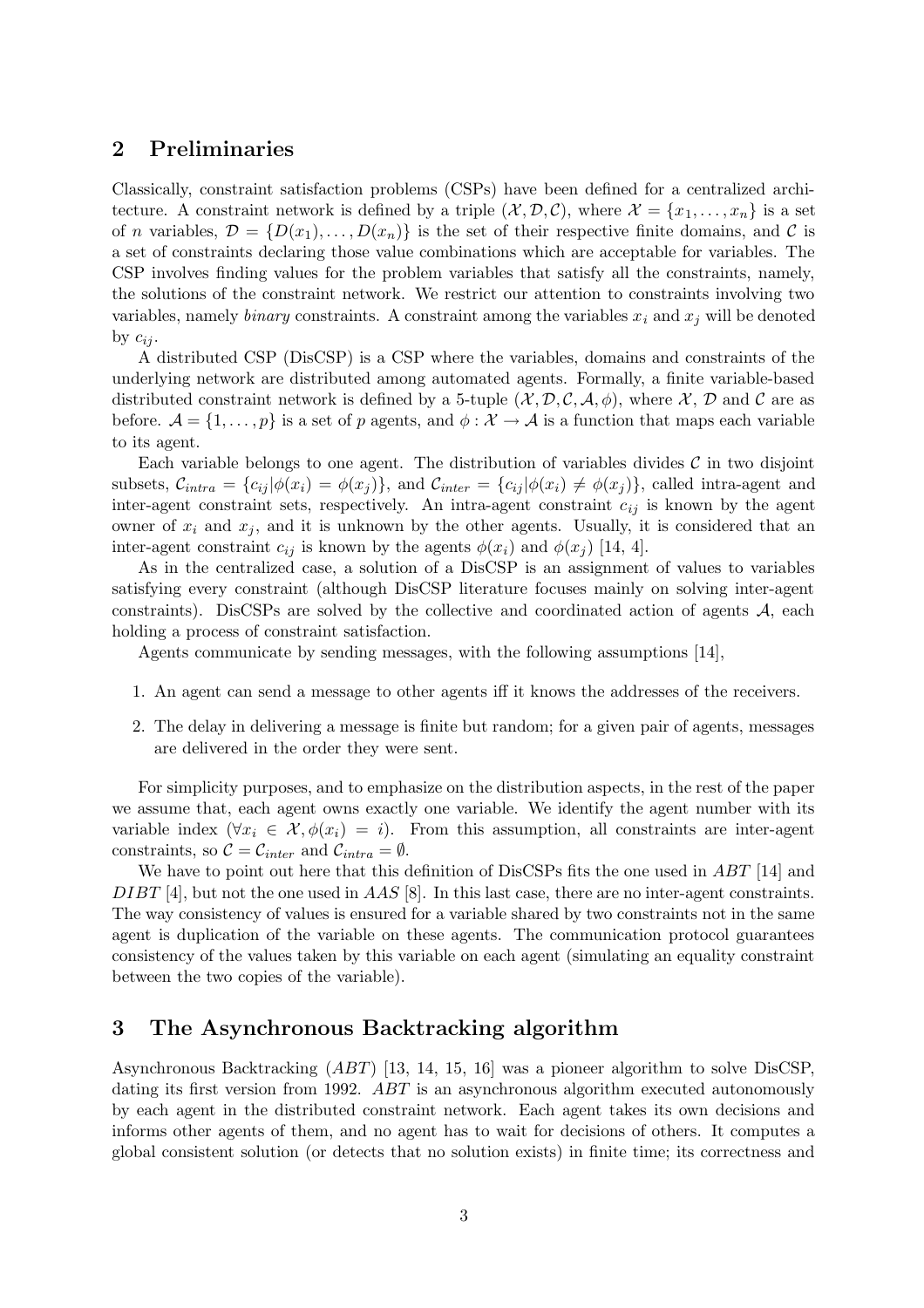completeness have been proven. In the following, we provide a short description of ABT; for further details the interested reader is addressed to the original sources.

ABT requires constraints to be directed. A constraint causes a directed link between the two constrained agents: the value-sending agent, from which the link departs, and the constraintevaluating agent, to which the link arrives. When the value-sending agent makes an assignment, it informs the constraint-evaluating agent, which tries to find a consistent value. If it cannot, it sends back a message to the value-sending agent to cause backtracking. To make the network cycle-free there is a total order among agents, which is followed by the directed links.

The ABT algorithm is executed on each agent, keeping its own agent view and nogood list. Considering a generic agent self, the agent view of self is the set of values that it believes to be assigned to agents connected to self by incoming links. The nogood list keeps the nogoods received by  $self$  as justifications of inconsistent values. Agents exchange assignments and nogoods. ABT always accepts new assignments, updating the agent view accordingly. When receiving a nogood, it is accepted if it is consistent with the agent view of  $self$ , otherwise it is discarded as obsolete. An accepted nogood is used to update the nogood list. When an agent cannot find any value consistent with its agent view, because the original constraints or because the received nogoods, new nogoods are generated from its agent view and sent to the closest agent in the new nogood, causing backtracking. If self receives a nogood including another agent not connected with it, self requires to add a link from that agent to self. From this point on, a link from the other agent to self will exist. The process terminates when achieving quiescence, meaning that a solution has been found, or when the empty nogood is generated, meaning that the problem is unsolvable.

### 4 The Unifying Kernel

More than a single algorithm, ABT provides an algorithmic schema that can be instantiated in different ways. In the following we describe  $ABT_{kernel}$ , a generic search algorithm for variablebased DisCSPs. This algorithm captures the fundamentals of ABT, and its subsequent analysis will allow us to identify the main elements of asynchronous backtracking assessing their roles and costs. From it, we will consider the different alternatives to obtain sound and complete algorithms, all sharing this basic kernel.

#### 4.1 The  $ABT_{\text{kernel}}$  algorithm

The  $ABT_{\text{kernel}}$  algorithm requires, like  $ABT$ , that constraints are directed —from the valuesending agent to the constraint-evaluating agent— forming a directed acyclic graph. Agents are ordered statically in agreement with constraint orientation. Agent i has higher priority than agent j if i appears before j in the total ordering. Considering a generic agent self,  $\Gamma^-(self)$  is the set of agents constrained with self appearing above it in the ordering. Conversely,  $\Gamma^+(self)$ is the set of agents constrained with self appearing below it in the ordering.

Regarding nogood management, generated). a nogood for a value c of variable  $x_k$  is an expression of the form,

$$
x_i = a \land x_j = b \land \dots \Rightarrow x_k \neq c
$$

meaning that the assignment of c to  $x_k$  is inconsistent with the assignments of  $a, b, \ldots$  to  $x_i, x_j, \ldots$  This nogood is a justification of c removal, as long as values  $a, b, \ldots$  are assigned to variables  $x_i, x_j, \ldots$  This is a *directed nogood*. Its left-hand and right-hand sides (abbreviated as lhs and rhs respectively) are defined from the position of  $\Rightarrow$ . ABT<sub>kernel</sub> takes the following options on nogoods,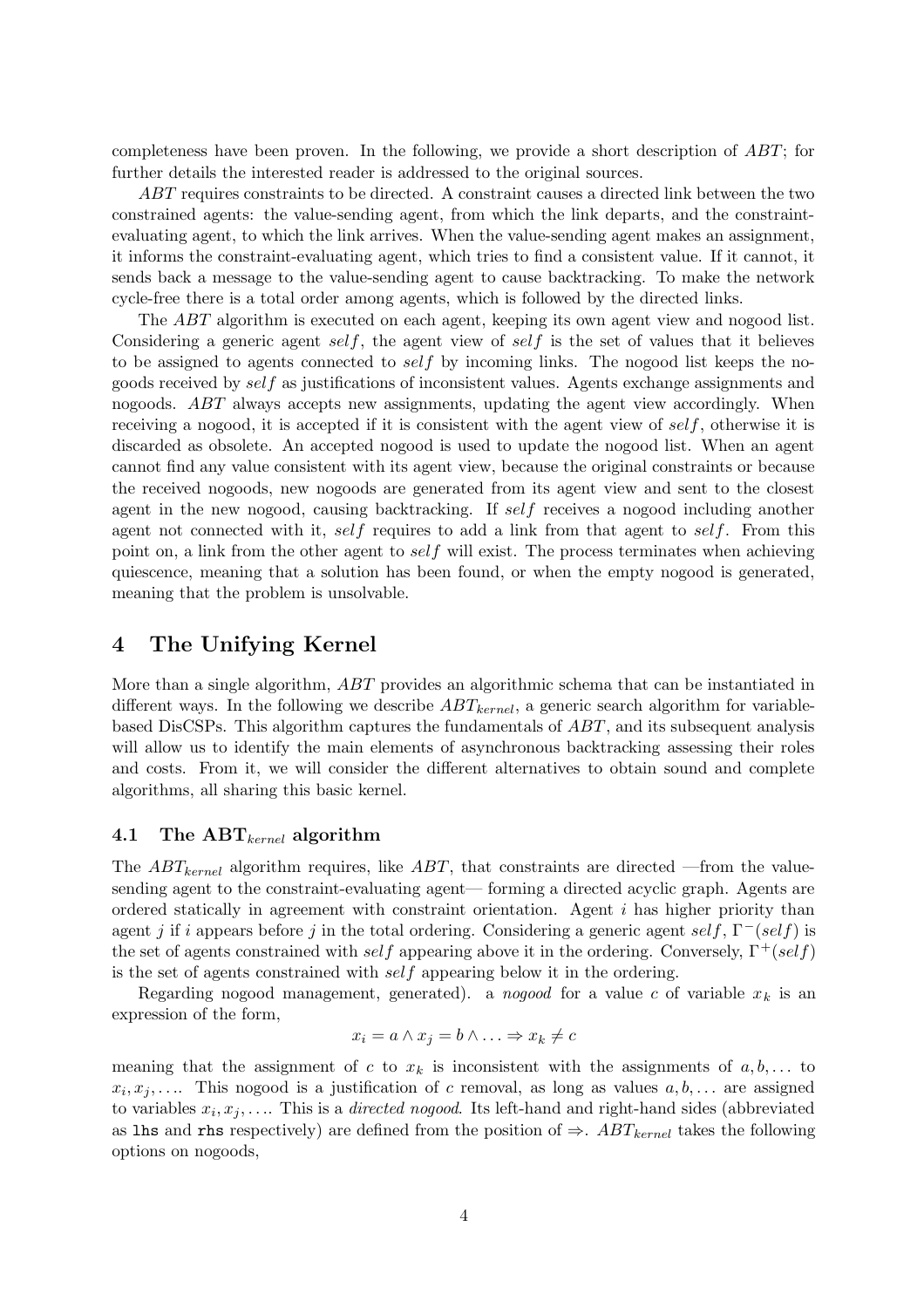- 1. One nogood per removed value. At each agent, only one nogood is maintained per removed value. This option, also taken in some versions of the original ABT, assures a polynomial complexity in space.
- 2. Nogood resolution. A new nogood is generated from nogood resolution. When all values of the variable  $x_k$  are ruled out by some nogood, they are resolved computing a new nogood as follows. Let  $x_j$  be the closest variable (in the total order) to  $x_k$  in the left-hand side of the nogoods, with value b. The left-hand side of the new nogood is the conjunction of the left-hand sides of all nogoods for values of  $x_k$  removing variable  $x_j$ . The right-hand side of the new nogood is  $x_j \neq b$ . The new nogood is sent to  $x_j$ , removing those nogoods with variable  $x_j$  in their left-hand side.

Each agent keeps some amount of local information about the global search, namely an agent view and a nogood store. The agent view is the set of values assigned (from  $self's$  point of view) to agents above it in the ordering. The agent view and the nogoods kept in the store need to be consistent. Agents exchange assignments and nogoods, and perform the search by repeating a very simple loop until a solution is found or inconsistency is detected.

 $ABT_{kernel}$  allows the following types of messages (where self is the receiver agent),

- Info(agent, value). It informs self that agent has taken value as its current value; this message is sent by *agent* to the agents in  $\Gamma^+(agent)$ .
- Back(agent, nogood). It informs self that agent has found nogood as the cause of inconsistency, and it requires self to change its value. This message is sent when *agent* has no consistent value with its agent view, and self is the closest agent included in nogood.
- Stop. It informs self that no solution exists and causes it to stop. This message occurs between normal agents and an extra agent called system.

The  $ABT_{kernel}$  algorithm appears in Figure 1. The main procedure  $ABT_{kernel}$  is executed on every agent. After initialization (line 1), each agent selects a value and informs other agents of its decision (CheckAgentView call, line 2). Then, a loop considers the reception of the three possible message types: Info, Back and Stop.

Info messages are processed by the procedure ProcessInfo and they are always accepted. After receiving an Info message, the agent view of self is updated to include the new assignment, and any nogood inconsistent with the agent view is removed (Update call, line 1). Then, a consistent value for self is searched after the change in the agent view (CheckAgentView call, line 2). The procedure CheckAgentView checks if the current value of  $self$  is still consistent, and in this case it does nothing (line 1). Otherwise, it tries to select a consistent value (ChooseValue call, line 2). In this process, some values of self may appear as inconsistent. In this case, the nogoods justifying their removal are added to the nogood store (line 3 of procedure ChooseValue). If a new consistent value is found, this new assignment is notified to all agents in  $\Gamma^+(self)$  through Info messages (line 3). Otherwise, every value of self is forbidden by some nogood and self has to backtrack (Backtrack call, line 4). The procedure Backtrack generates a new nogood by the resolution of existing nogoods for the values of  $self$  (line 1). If the new nogood is empty, a *Stop* message is sent to the agent *system* and the process stops (lines 2-3). Otherwise, the new nogood is sent in a Back message to the agent appearing in its rhs (line 5). The value of this agent is deleted from the agent view (Update call, line 6), and a new consistent value is selected (CheckAgentView call, line 7). removed

Back messages are processed by the procedure ResolveConflict. A Back message coming from sender is accepted if its nogood is coherent with (it has the same values as)  $\Gamma^-(self) \cup$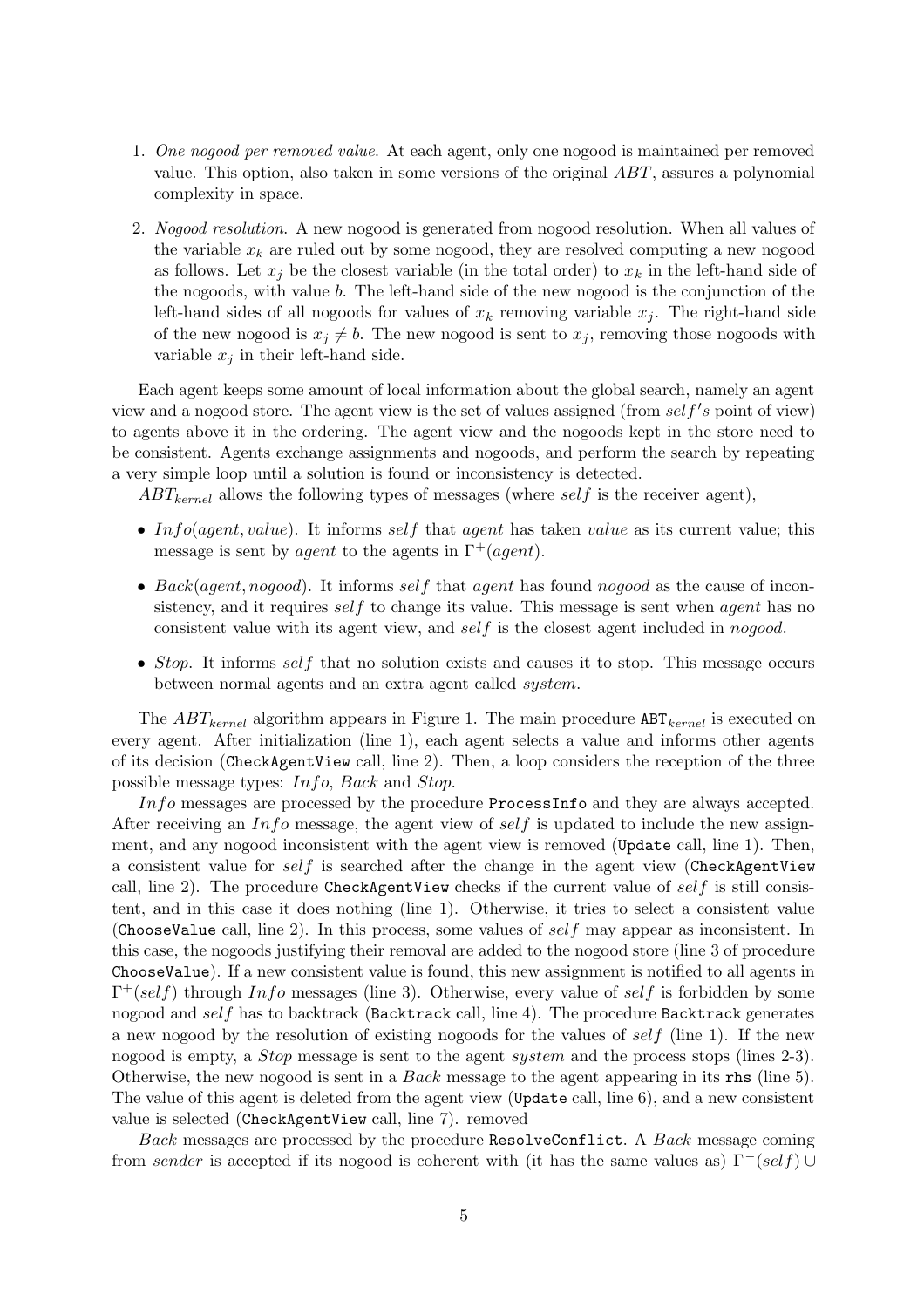procedure  $ABT_{kernel}()$ 1 myValue  $\leftarrow$  empty; end  $\leftarrow$  false; 2 CheckAgentView(); 3 while  $(\neg end)$  do  $4 \text{ msg} \leftarrow \text{getMsg}();$ 5 switch(msg.type)  $6$   $Info$  : ProcessInfo( $msg$ ); 7  $Back$  : ResolveConflict( $msg$ );

8  $Stop : end \leftarrow true;$ 

```
procedure ProcessInfo(msg)
1 Update(myAgentView, msg. Assign);2 CheckAgentView();
```
#### procedure ResolveConflict(msg)

1 if Coherent $(msg. Nogood, \Gamma^-(self) \cup \{self\})$  then

- 2 for each  $\widehat{assign} \in \mathrm{lhs}(\mathit{msg}.\mathit{Nogood}) \setminus \Gamma^-(self)$  do Update $(\mathit{myAgentView},\mathit{assign});$
- 3 add( $msg.Nogood, myNogoodStore)$ ;  $myValue \leftarrow empty$ ;
- 4 CheckAgentView();

```
5 else if msg.sender \in \Gamma^+(self) \wedge \texttt{Coherent}(msg.Nogood, self) then \texttt{SendMsg:}Info(msg.sender, myValue);
```
procedure CheckAgentView(msg)

- 1 if  $\neg \text{consistent}(myValue, myAgentView)$  then
- 2  $myValue \leftarrow ChooseValue();$
- 3 if  $(myValue)$  then for each  $child \in \Gamma^+(self)$  do sendMsg: $Info(child, myValue);$
- 4 else Backtrack();

#### procedure Backtrack()

1  $newNogood \leftarrow solve(myNogoodStore);$ 

- 2 if  $(newNogood = \text{empty})$  then
- 3 end  $\leftarrow$  true; sendMsg: $Stop(system)$ ;
- 4 else
- 5 sendMsg: $Back(newNogood);$
- 6 Update $(myAgentView,$ rhs $(newNogood) \leftarrow$ unknown);
- 7 CheckAgentView();

#### function ChooseValue()

1 for each  $v \in D(self)$  not eliminated by  $myNogoodStore$  do

2 if consistent(v,  $myAgentView$ ) then return (v);

3 else add $(x_j = val_j \Rightarrow self \neq v, myNogoodStore)$ ; /\*v is inconsistent with  $x_j$ 's value \*/ 4 return (empty);

procedure  $Update(myAgentView, newAssign)$ 

- 1 add( $newAssign, myAgentView$ );
- 2 for each  $nq \in myNogoodStore$  do

3 if  $\neg$ Coherent(lhs(nq), myAqentView) then remove(nq, myNoqoodStore);

function Coherent(nogood, agents) 1 for each var ∈ nogood ∪ agents do

2 if  $nogood|var| \neq myAgentView|var|$  then return false;

3 return true;

Figure 1: The  $ABT_{kernel}$  algorithm for asynchronous backtracking search.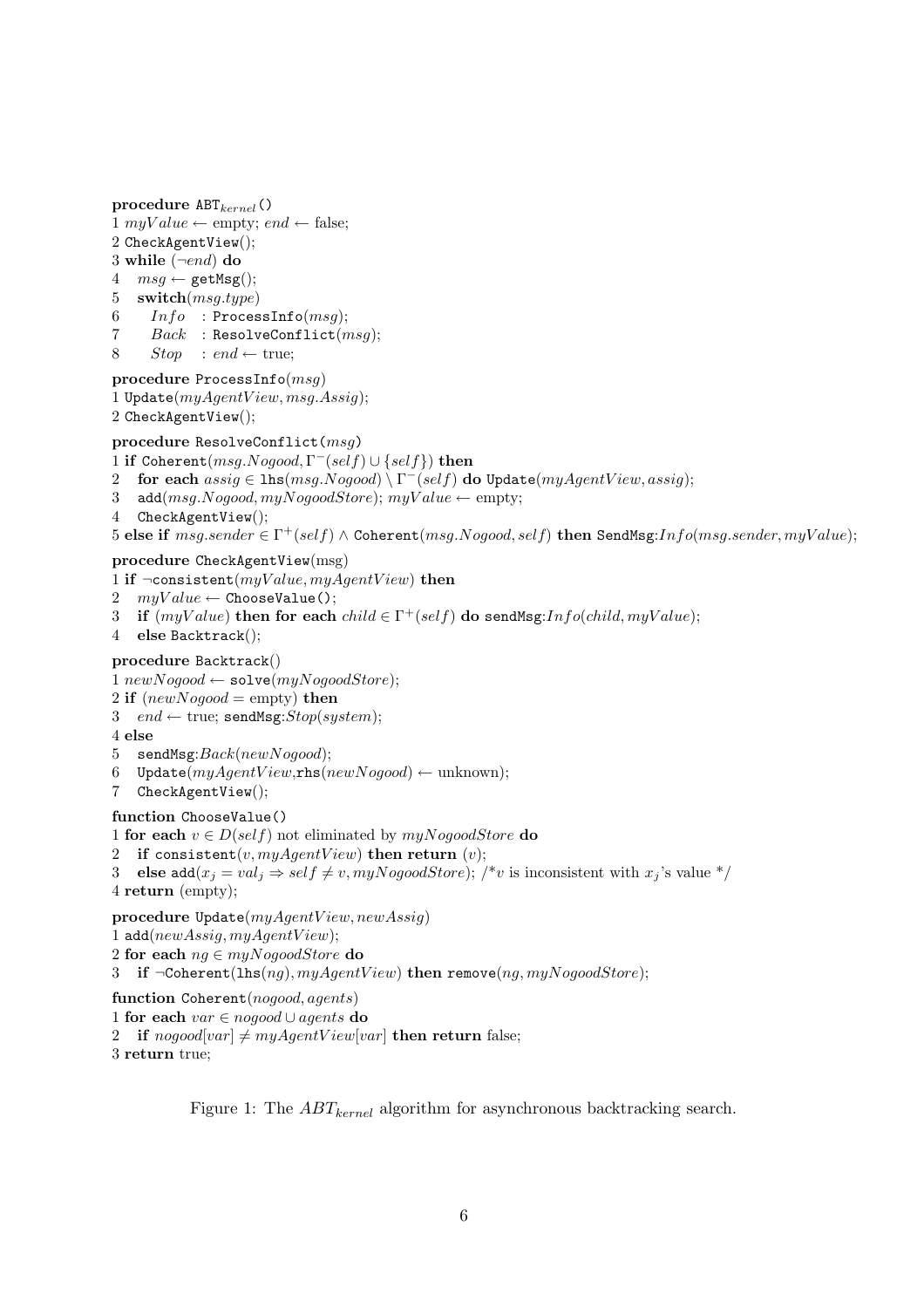$\{self\}$ , that is, the part of the agent view directly connected with self (line 1). In this case, the assignments in the nogood for variables not directly related with self are taken to update the agent view (Update call, line 2). The nogood is stored, acting as justification for removing the current value of self (line 3). A new consistent value for self is searched (CheckAgentView call, line 4). If the message is not accepted, it is considered obsolete. Considering obsolete messages, if the value of self was correct in the received nogood, self resends its value to sender by an In fo message (line 5), because sender has forgotten self value when sending the Back message (line 6 of procedure Backtrack). Otherwise, it does nothing because there is an  $Info$  message containing the value of self, travelling towards sender but it has not arrived yet.

A Stop message means that the empty nogood has been derived, so the problem has no solution and the process has to stop.

Eventually, the system can stabilize in a state where each agent has a value and no constraint is violated. This state is a global solution and the network has reached quiescence, meaning that no message is travelling through it. Such a state can be detected using specialized snapshot algorithms. If no solution exists, the empty nogood will be generated.

#### 4.2 Formal Properties

 $ABT_{kernel}$  is a sound algorithm that cannot infer inconsistency if the problem is solvable. These properties are proved in the following propositions.

#### **Proposition 1**  $ABT_{kernel}$  is sound.

Proof. This simple kernel is sound, since whenever a solution is claimed, the system is in a stable state. We mean by this that a termination detection algorithm is used at system level to detect quiescence in the network. Hence, all agents must satisfy all their constraints. Let us assume quiescence in the network. If the global state is not a solution, there exists at least one violated constraint, i.e., an agent still unsatisfied with its current state. In this case, at least one message has been sent from the unsatisfied agent to the nearest culprit. We can easily see that this message is either not obsolete, in which case the recipient will change its value and break our quiescence assumption by sending a message, or obsolete, which means that some other message has not yet reached its destination and again breaks our assumption. ✷

**Proposition 2** ABT<sub>kernel</sub> cannot infer inconsistency if a solution exists.

**Proof.** We can see every nogood resulting from an  $Info$  message as a redundant constraint with regard to the DisCSP to solve: its knowledge is implicitly enclosed in the initial constraint network. Since all additional nogoods are then generated by logical inference when a domain wipe-out occurs, all nogoods that can be generated during search are logical extensions of the initial constraint network. In particular, this means that the empty nogood cannot be inferred if the network is satisfiable.  $\Box$ 

In spite of these good properties, we will show that  $ABT_{kernel}$  may fail to terminate under some circumstances. The main problem lies in the obsolescence of nogoods. On the one hand, the way the nogoods are generated guarantees that every variable appearing in the nogood is above self in the ordering. On the other hand, nothing ensures that those variables are in  $\Gamma^-(self)$ . (If they were in  $\Gamma^-(self)$ , each obsolete nogood would be discarded as soon as self would receive a new value for one of the variables involved.) This leads us to the following observation.

**Lemma 1**  $ABT_{kernel}$  may store obsolete information.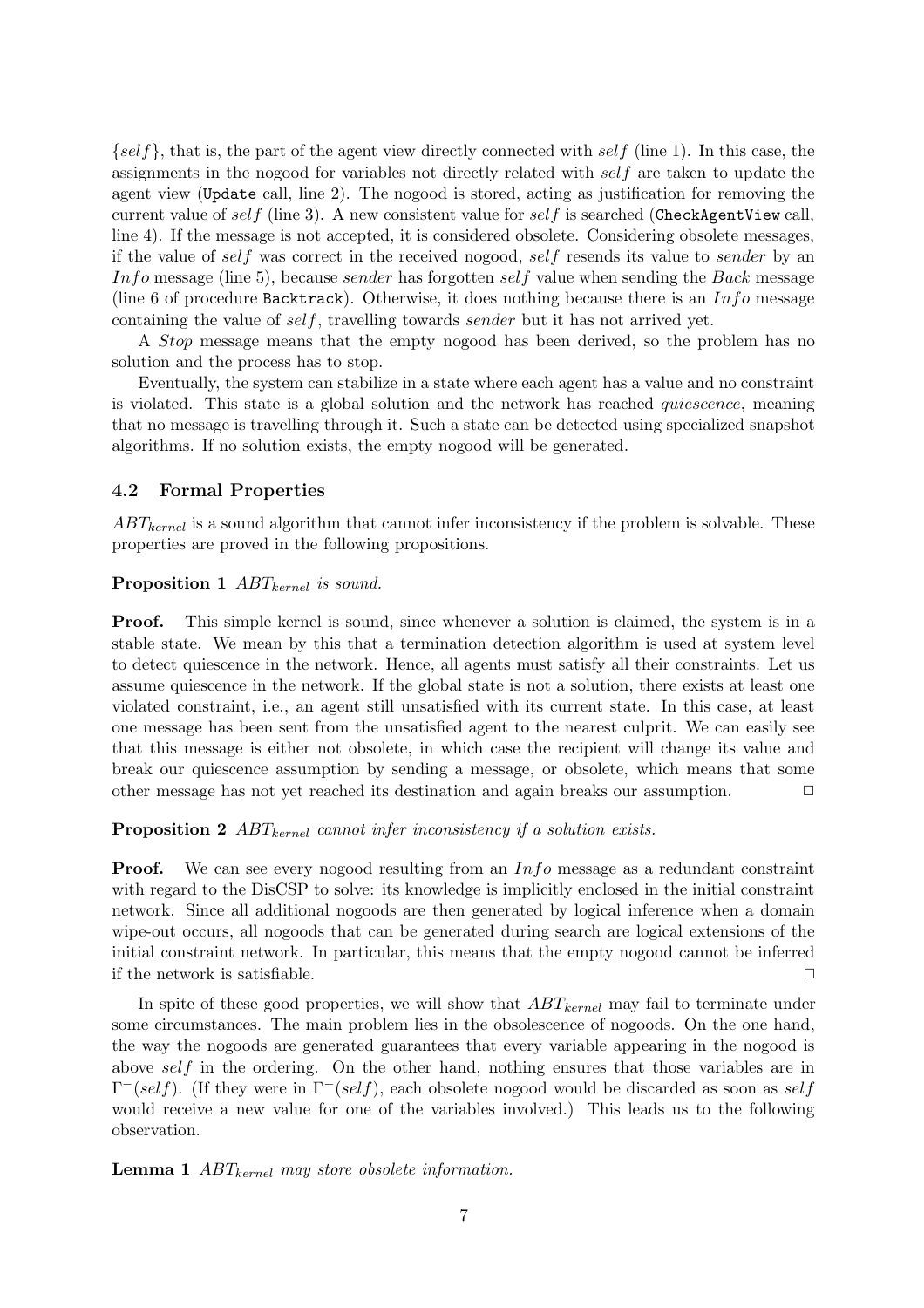**Proof.** Since a nogood may contain an unrelated agent  $x_u$  above self in the ordering, it cannot be locally checked for obsolescence as  $x<sub>u</sub>$  will not send its new value to self. Thus, an agent can end up storing indefinitely an information which no longer accurately describes the so-called global state of the system.  $\Box$ 

Worse, the agent will be using that information to prune a value in its domain. If this value is part of a solution, this solution will be missed. Since we know that the algorithm cannot infer inconsistency if a solution exists, it will then fail to terminate.

**Lemma 2** In the presence of obsolete information, some  $ABT_{\text{kernel}}$  agents may fall into an infinite loop

**Proof.** To see how this may happen, let us consider an agent  $x_i$  keeping a nogood about an unrelated agent  $x_u$  above  $x_i$  in the ordering, for example  $x_u = a \Rightarrow x_i \neq c$ . Let us now imagine that this nogood has become obsolete since  $x<sub>u</sub>$  changed its value. Finally, let us assume that c is the only value in  $x_i$  domain belonging to a solution.  $x_i$  will then try all other values in its domain, find them unfeasible (locally or from the agents beneath), and generate a backtrack message. When this message will reach  $x_u$ , it will be discarded for it is now obsolete, and  $x_i$ will continue looping on the same inconsistent subdomain, sending backtrack messages which are doomed to be dropped by  $x_u$ . The solution will never be detected.  $\Box$ 

**Proposition 3**  $ABT_{kernel}$  may fail to terminate.

**Proof.** The proof flows naturally from lemma 1 and 2.

If however we have some way of eliminating obsolete information in finite time, the problem becomes completely different, because it means that crucial values will not stay deleted forever. At least some of the backtrack messages will be processed, and will thus delete a value on some agent above self in the ordering. We will first discuss the behaviour of the first agent in the ordering, then use our findings to qualify the behaviour of a larger set of agents.

**Lemma 3** Let  $x_1$  be the variable of the first agent in the distributed agent ordering.  $x_1$  can never fall into an infinite loop.

**Proof.** We have seen that whenever agent self receives newer information about an agent  $x_i$ inside a backtrack message (which will forcibly discard all those nogoods in self inconsistent with the new value for  $x_i$ ),  $x_i$  precedes self in the ordering. In particular, whenever  $x_1$  receives a nogood ng, it has an empty left side, so ng will not make any existing nogood obsolete, nor will it ever be removed by any later one.  $\Box$ 

**Lemma 4** If the first k-1 agents in the ordering are not trapped in an infinite loop and obsolete information disappears in finite time,  $x_k$  cannot fall into an infinite loop.

**Proof.** Let us suppose  $x_k$  is looping. Since we assume that no obsolete information can last forever, some of the backtracks sent by  $x_k$  will indeed be seen as relevant, and will lead to value deletions. Since no agent among  $x_1, \ldots, x_{k-1}$  is supposed to be in an infinite loop, they can accept only a finite number of relevant backtrack messages. Thus, they will either stabilize, in which case  $x_k$  will exit its so-called infinite loop as soon as the obsolete data are deleted, or generate an empty nogood, which will also stop the entire system. So,  $x_k$  is not in an infinite  $\log$ .

**Proposition 4** Any instance of  $ABT_{kernel}$  in which obsolete information is eliminated in finite time will eventually terminate.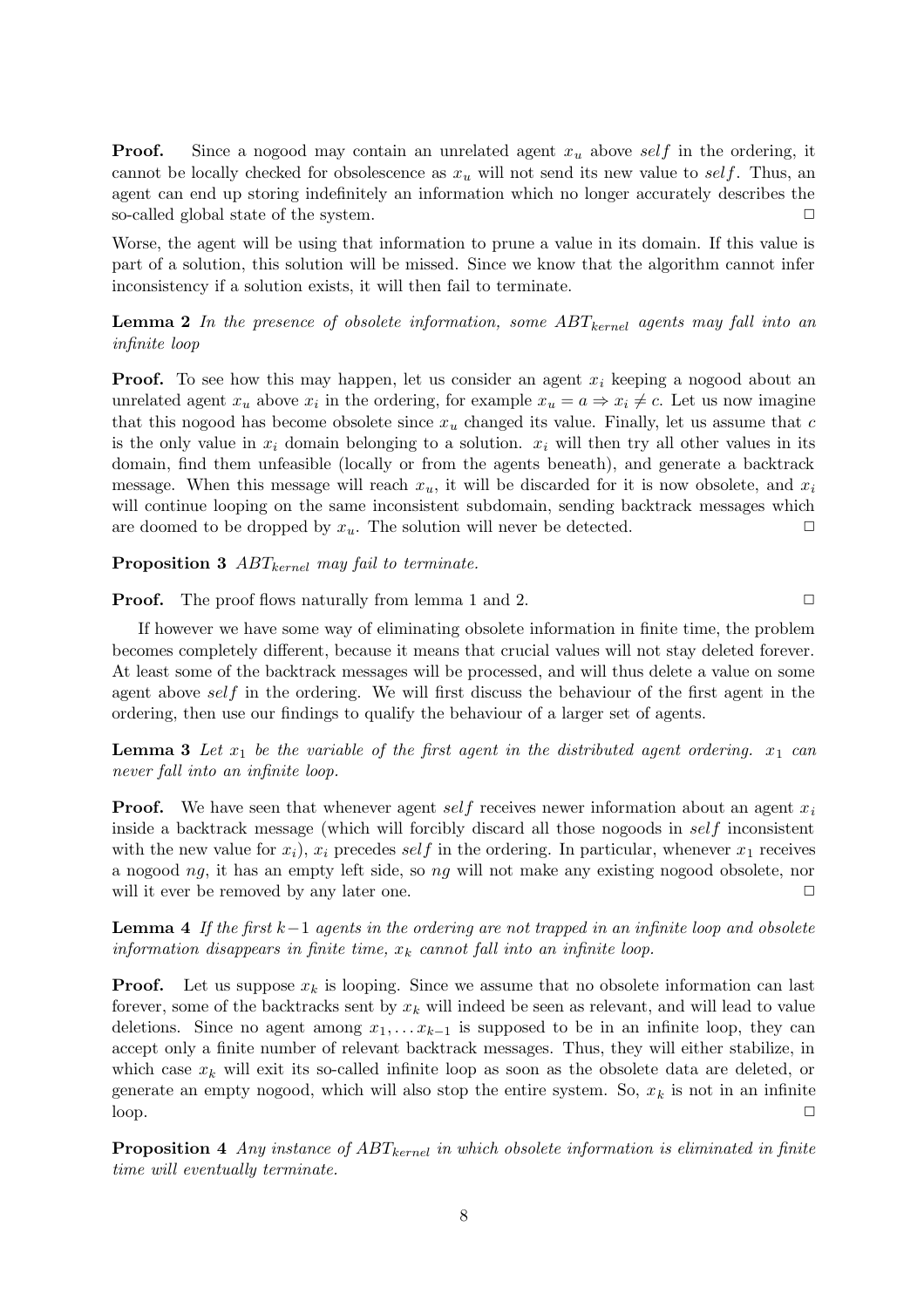**Proof.** By recurrence, lemma 3 and lemma 4 show that none of our agents can fall into an infinite loop. An instance of  $ABT_{kernel}$  is thus guaranteed to terminate if obsolete information is erased in finite time.  $\Box$ 

Therefore, complete algorithms based on  $ABT_{kernel}$  should be able to discard obsolete nogoods, no matter which variables they include. In fact, one has to make sure that a given information may survive in the network for only a limited period of time after it has become obsolete. We will now describe such strategies.

## 5 The ABT Family

In the following, we explore different techniques to remove obsolete information from the  $ABT_{kernel}$ in finite time, producing several sound and complete algorithms. We globally name these algorithms the ABT family, because its close relation with ABT. This process allow us to rediscover already existing algorithms, like ABT [14], DIBT [4] or DisDB [1], which are derived from  $ABT_{kernel}$  in a clean and elegant form. In this way, a number of algorithms proposed independently in the past can be seen inside an unifying framework, understanding that they share a large common root and clarifying the points in which they differ.

Since the bane of  $ABT_{\text{kernel}}$  is the lack of information from unrelated agents, a possible solution is to add communication links in the network of agents, in order to give a more accurate view of the global state of the system to the holder of a given nogood, thus allowing it to determine whether or not the nogood holds.

A communication link from agent  $i$  to agent  $j$  can be seen as the universal constraint between  $x_i$  and  $x_j$ , which permits all value tuples. In addition, i and j are related, so  $x_i \in \Gamma^{-1}(x_j)$ and  $x_j \in \Gamma^+(x_i)$ , which implies that  $x_j$  will be informed of the value changes of  $x_i$ . While communication links do not change the solution space for the problem at hand, they allow recipients to accurately discard outdated information. Communication links were proposed [14] as a part of the original ABT algorithm. Here, we consider the different alternatives,

- 1. Permanent links. When a new link is added it is maintained until the end of the execution. Two linked agents remain connected.
- 2. Temporary links. When a new link is added, it is maintained until some condition (typically, on the number of messages sent by this link) is achieved. After that, the link is removed disconnecting the two agents.
- 3. No links. No new links are added between agents.

These three options generate the following four algorithms,

- $ABT_{all}$ . This algorithm adds all the potentially useful links during a preprocessing phase. These new links are permanent.
- $ABT$ . This algorithm adds dynamically links between agents. A link is requested by  $self$ when it receives a *Back* message containing unrelated agents above  $self$  in the ordering. New links are permanent. This approach is taken by the original ABT.
- $ABT_{temp}$ . This algorithm add dynamically links between agents, as  $ABT$ . The difference with ABT is that new links are temporary. When a new link is set, it remains until a fixed number of messages have been exchanged through this link. After that, it is removed disconnecting both agents.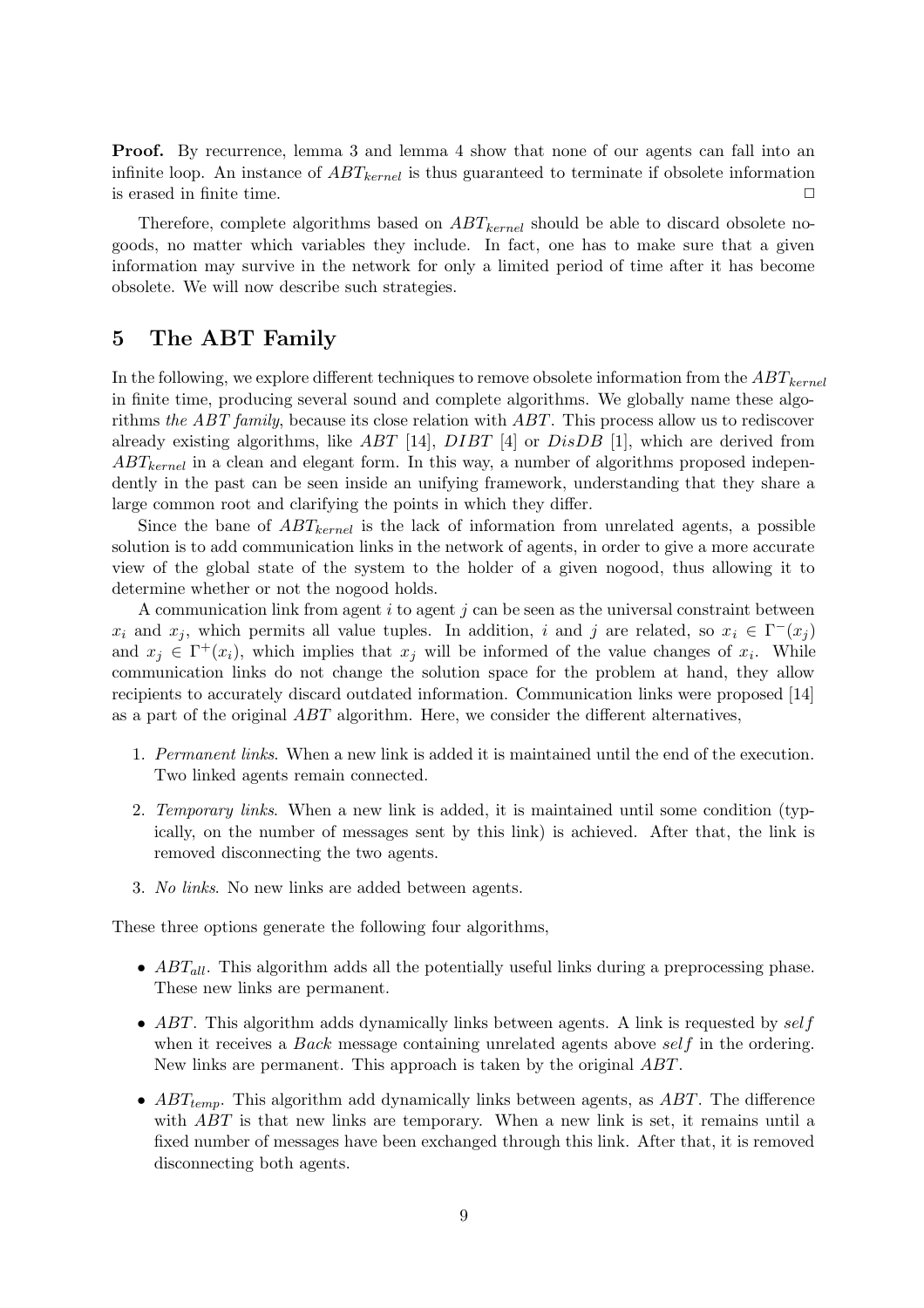•  $ABT_{not}$ . No new links are added between agents. To achieve completeness, this algorithm has to remove obsolete information in finite time. To do so, when it backtracks it forgets all nogoods that hypothetically could become obsolete.

In the following we present each of these algorithms in some detail. Experimental results of these algorithms are presented in Section 8.

#### 5.1  $ABT_{all}$ : Adding links as preprocessing

In a preprocessing phase before search starts,  $ABT_{all}$  adds a permanent link between every pair of unrelated agents i and j such that  $x_j$  may receive a nogood mentioning  $x_i$  during the execution of  $ABT_{kernel}$ . This is done adding exactly the same links as the computation of the induced constraint graph from the initial constraint graph [2]. These new links are computed as follows. Agents (graph nodes) are processed from last to first, along the total ordering of agents. When an agent (graph node) is processed, all its parents (related agents before it in the ordering) are connected by new links if they were not connected before. These new links are directed, following the total ordering of agents. The structure of the induced graph is recorded in the sets  $\Gamma^-$  and  $\Gamma^+$  of each agent.

During the search phase,  $ABT_{all}$  behaves exactly like  $ABT_{kernel}$ , which is now a complete algorithm because each agent is directly connected with every other agent that could appear in a nogood contained in a Back message. Obsolete nogoods will be removed in finite time, so  $ABT_{all}$  is a sound and complete algorithm that terminates with a correct answer.

Interestingly, it is possible to modify  $ABT_{all}$  in such way that agents do not store nogoods anymore, by fixing the agent to backtrack to the closest agent in  $\Gamma^-(self)$ . A somewhat erroneous form of this algorithm was published in [4] as the DiBT algorithm.

 $ABT_{all}$  can be downgraded even more, by adding new directed links compatible with the agent ordering such that the constraint graph is now a clique. This is equivalent to include all agents below self in  $\Gamma^+(self)$ , and all agents above self in  $\Gamma^-(self)$ . Again, there is no need to store nogoods. A backtrack from self is always directed to the previous agent in the ordering. The agent view is attached to allow the recipient to choose whether he should discard its current value or not. This algorithm acts like a distributed asynchronous version of the well known chronological backtracking, the agent ordering being used instead of the order of instantiation.

#### 5.2 ABT: Adding links during search

Instead of linking all possible sources of conflict beforehand, cluttering the communication graph and incurring the corresponding cost in terms of message passing, we can wait until the conflict is actually detected during search, and dynamically add a link at that point. This is the approach taken by the original ABT algorithm, that we rename here as ABT for homogeneity purposes.

ABT has been proven correct and complete, and uses a fourth type of message, AddL, to request the addition of a new communication link. Each time an agent  $j$  receives information about a higher priority agent i previously unheard of, an  $AddL$  message is sent. As a result,  $x_i$ extends its  $\Gamma^+$  to include  $x_j$ , and sends its current value on the newly created link. This way, each agent storing a nogood is guaranteed to be informed whenever one of the variables in the nogood changes its value.

The ABT algorithm appears in Figure 2, only for those parts that differ from  $ABT_{\text{kernel}}$ . The main procedure ABT includes the reception of the AddL message (line 9.1), which is processed by the SetLink procedure. When a link request arrives, the sender is included in  $\Gamma^+(self)$  (line 1) and self sends its value through an  $Info$  message (line 2). When a Back message is received,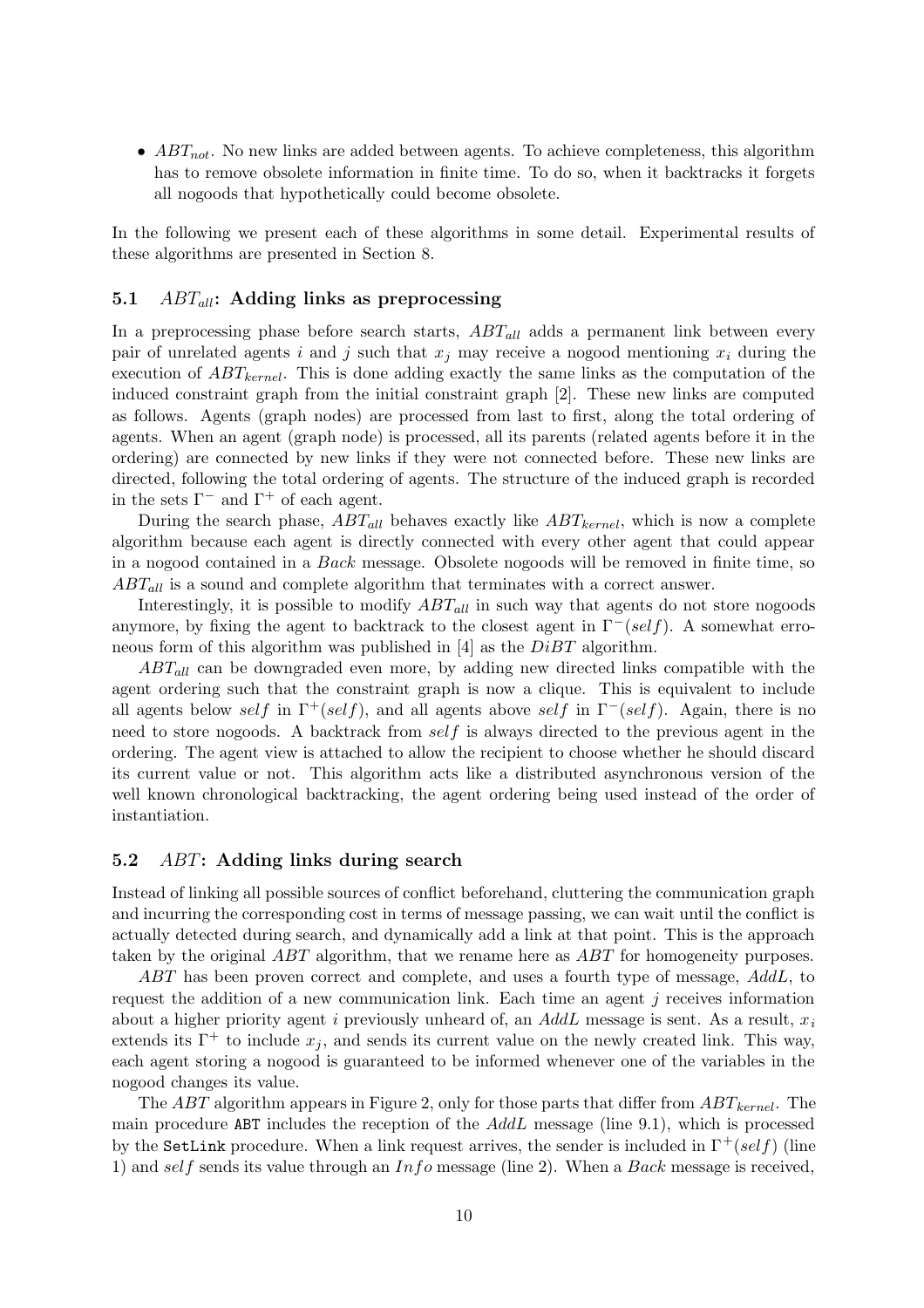procedure ABT() 1 myValue  $\leftarrow$  empty; end  $\leftarrow$  false; 2 CheckAgentView(); 3 while  $(\neg end)$  do  $4 \text{ msg} \leftarrow \text{getMsg}();$ 5 switch $(msg.type)$  $6$   $Info$  : ProcessInfo(msg); 7  $Back$  : ResolveConflict( $msg$ ); 8  $Stop : end \leftarrow true;$ 9.1  $AddL$  : SetLink( $msg$ ); procedure ResolveConflict(msg) 1 if Coherent $(msg.Nogood, \Gamma^-(self) \cup \{self\})$  then 2.1 CheckAddLink $(msg);$ 3 add( $msg.Nogood, myNogoodStore)$ ;  $myValue \leftarrow empty$ ; 4 CheckAgentView(); 5.1 else if Coherent(msg.Nogood, self) then sendMsg: $Info(msg.sender, myValue);$ procedure SetLink(msg) 1 add $(msg.sender, \Gamma^+(self));$ 2 sendMsg: $Info(msg.sender, myValue);$ 

## procedure CheckAddLink(msg)

1 for each  $(var \in \text{lhs}(msg.Nogood))$ 

```
2 if (var \notin \Gamma^-(self)) then
```
3 sendMsg: $AddL(var, self);$ 

```
4 add(var, \Gamma^{-}(self));
```

```
5 Update(myAgentView, var \leftarrow varValue);
```
Figure 2: The ABT algorithm with permanent links. Only the new or modified parts with respect to  $ABT_{kernel}$  in Figure 1 are shown.

procedure ResolveConflict considers if a request for a new link must be sent (CheckAddLink call, line 2.1). Also, the condition for resending self value to senders of obsolete Back messages is simplified (line 5.1). Procedure CheckAddLink checks if unrelated agents appear in the received nogood (lines 1-2). In such case, it sends a request of new link for each unrelated agent, adding it to  $\Gamma^-(self)$  (lines 3-4). Finally, it updates its agent view taking as the value of the unrelated agent the value coming in the nogood (line 5). This value will be confirmed or discarded later, when the link request will cause the just related agent to send its value to  $self$ .

### 5.3  $ABT_{temp}$ : Adding temporary links

Given that links used in ABT serve the sole purpose of informing self when some of its nogoods become obsolete, we might want to add them dynamically, but on a temporary basis. In fact, as soon as self knows the new value for the linked agent, obsolete nogoods are discarded and no further information from that agent is needed at this time, so this additional link could then be dropped. It may happen that future Back messages will also mention this agent, so the link will have to be established again. If this happen very often, it will be cost-effective to keep the link active for a number of  $Info$  messages, carrying the value changes of the connected agent to self.

This is the approach taken by the  $ABT_{temp}$  algorithm, which requests links dynamically, exactly like  $ABT$ . When a new link is set from agent i to j, it is maintained for a fixed number k of Info messages going from  $x_i$  to  $x_j$ . After this number of messages has been sent, the link is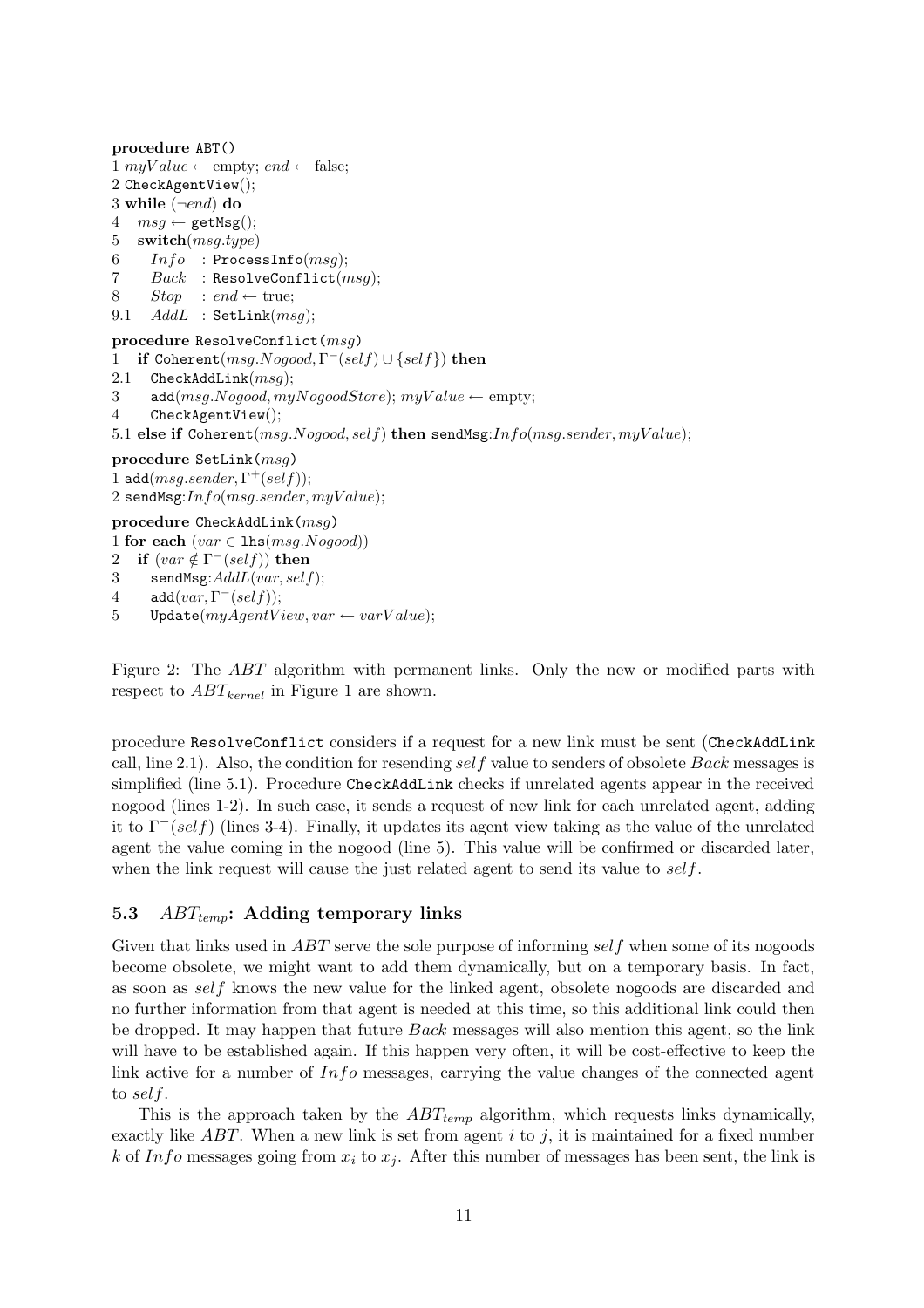```
procedure ABT_{temp}()1 myValue \leftarrow empty; end \leftarrow false;
2 CheckAgentView();
3 while (\neg end) do
4 \text{ msg} \leftarrow \text{getMsg}();5 switch(msg.type)
6  Info : ProcessInfo(msq);
7 Back : ResolveConflict(msg);
8 Stop : end \leftarrow true;9.1 AddL : SetLink(msg);
procedure ProcessInfo(msg)
1 Update(myAgentView, msg. Assign);1.1 if istemporarylink(msg.sender)1.2 counter[msg.sender] \leftarrow counter[msg.sender] - 1;1.3 if counter [msg.sender] = 0 then
1.4 remove(msg.sender, \Gamma^-(self));1.5 Update(myAgentView, msg.sender \leftarrow unknown);
```

```
2 CheckAgentView();
```
### procedure ResolveConflict(msg)

- 1 if Coherent $(msg.Nogood, \Gamma^-(self) \cup \{self\})$  then
- 2.1 CheckAddLink $(msq)$ ;
- 3 add( $msg.Nogood, myNogoodStore)$ ;  $myValue \leftarrow empty$ ;
- 4 CheckAgentView();

5.1 else if Coherent(msg.Nogood, self) then SendInfo(msg.sender, myValue);

```
procedure CheckAgentView(msg)
```

```
1 if \neg \text{consistent}(myValue, myAgentView) then
```
2  $myValue \leftarrow ChooseValue();$ 

3.1 if  $(myValue)$  then for each  $child \in \Gamma^+(self)$  do SendInfo $(child, myValue);$ 4 else Backtrack();

### procedure SetLink(msg)

- 1 add $(msg.sender, \Gamma^+(self));$
- 1.1 counter $[msq.sender] \leftarrow \text{maxInfo};$
- 2.1 SendInfo $(msg.sender, myValue);$

### $\textbf{procedure} \ \texttt{CheckAddLink}(msg)$

```
1 for each (var \in \text{lhs}(msg.Nogood))
```
- 2 if  $(var \notin \Gamma^-(self))$  then
- 3 sendMsg: $AddL(var, self)$ ;
- 4 add $(var, \Gamma^{-}(self));$
- 4.1 counter[var]  $\leftarrow$  maxInfo;
- 5 Update $(myAgentView, var \leftarrow varValue);$

```
procedure SendInfo(agent, myValue)
```

```
1 sendMsg:Info(agent, myValue);
```

```
2 if istemporarylink(agent) then
```

```
3 counter[agent] \leftarrow counter[agent] – 1;
```

```
4 if (counter[agent] \leq 0) then remove(agent, \Gamma^+(self));
```
Figure 3: The  $ABT_{temp}$  algorithm with temporary links. Only the new or modified parts with respect to  $ABT_{kernel}$  in Figure 1 are shown.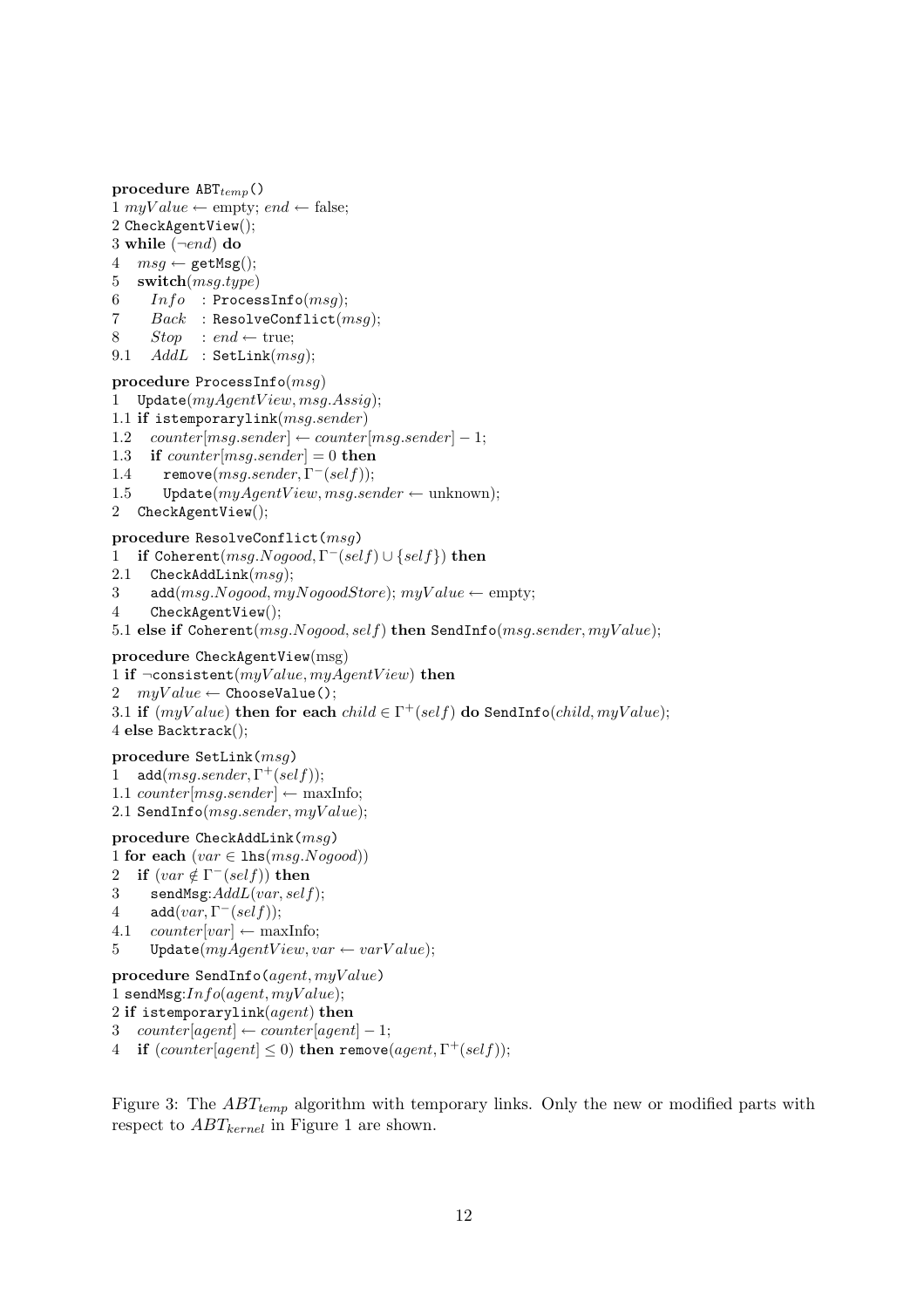removed and agents i and j become disconnected. The number  $k$  of messages for a link is known a priori by both agents, so two simple counters —one in each agent— allow for an effective implementation of this technique. When reporting results the number  $k$  is essential, and then this algorithm is mentioned as  $ABT_{temp}(k)$ .

The  $ABT_{temp}$  algorithm appears in Figure 3, only for those parts that differ from  $ABT_{kernel}$ . It is very close to ABT, their differences come from the management of temporary links. The main procedure  $ABT_{temp}$  is the same as ABT (Figure 2). Procedure SetLink processes the reception of an AddL message, initializing the counter of Info messages that can be sent through this link (line 1.1) and sending the first one (line 2.1). Procedure CheckAddLink detects, as in  $ABT$ , if a new link is needed, and in this case initializes the counter of  $Info$  messages that are expected through this new link (line 4.1). Procedure ProcessInfo processes the reception of an Info message. If it comes through a temporary link, the corresponding counter is decremented (line 1.2), and if it has reached zero the link is removed, forgetting the value of the connected agent (lines 1.3-1.5). Procedure SendInfo encapsulates the sending of  $Info$  messages, decrementing the counter if the used link is temporary, and if the counter has reached zero, the link is disconnected (lines 2-4). Finally, procedures ResolveConflict and CheckAgentView behave like in *ABT* but the sendMsg call has been substituted by the SendInfo call.

#### 5.4  $ABT_{not}$ : No links any more

The problem of obsolete nogoods can be tackled the other way around: instead of trying hard to be informed when the status of one of its conflicting ancestors evolves, the agent responsible for the storage of a particular nogood can study its own course of action over the value of the knowledge it holds, and update this knowledge accordingly. More precisely, whenever a nogood store is solved to generate a new nogood to be sent to the nearest culprit, the sender self knows that this nogood will possibly reach each and every node it contains, forcing them all, in the worst case, to change their value. For those nodes appearing in  $\Gamma^{-}(self)$ , there is no need to worry, because they are bound to inform it. For all the other ones, the very action of initiating the backtrack can lead to the obsolescence of any nogood inside which they appear. Hence,  $self$ will forget those insecure nogoods upon backtracking, eliminating the risk of keeping an obsolete nogood in memory.

Since the agent forgets these insecure nogoods only upon backtracking, what does it happen if a nogood becomes obsolete because an unrelated, higher priority agent has changed its value for any reason and self has not been notified? In this case there are two possibilities: either the value suppressed by the obsolete nogood is not mandatory to find a solution, or it is. In the first situation, and in the worst case, self will keep the obsolete nogood as if it were up-to-date, until the end of the search, which will end in a finite amount of time since we assumed that this mistake does not compromise the network capacity to find a solution. On the contrary, if that value is mandatory, self will be forced to try every other value in its domain before backtracking. At this point, a new nogood resolving all nogoods removing self values will be produced. This nogood will include the agent that had changed its value, so when sending the Back message, its value will be forgotten and search will be resumed.

This is the approach taken by the  $ABT_{not}$  algorithm, which does not add any link. This algorithm was described in [1], under the name  $DisDB$ . We call it here  $ABT_{not}$  to follow our scheme. The  $ABT_{not}$  algorithm only differs from  $ABT_{kernel}$  in the forgetting policy of nogoods that could become obsolete, and this concerns the procedure Backtrack that appears in Figure 4. This procedure computes the new nogood as the resolvent of the nogoods justifying the wipe out of self. If the new nogood is not empty, the Back message is built and sent. In this case, self forgets the values of agents not in  $\Gamma^-(self)$ , and consequently the nogoods including those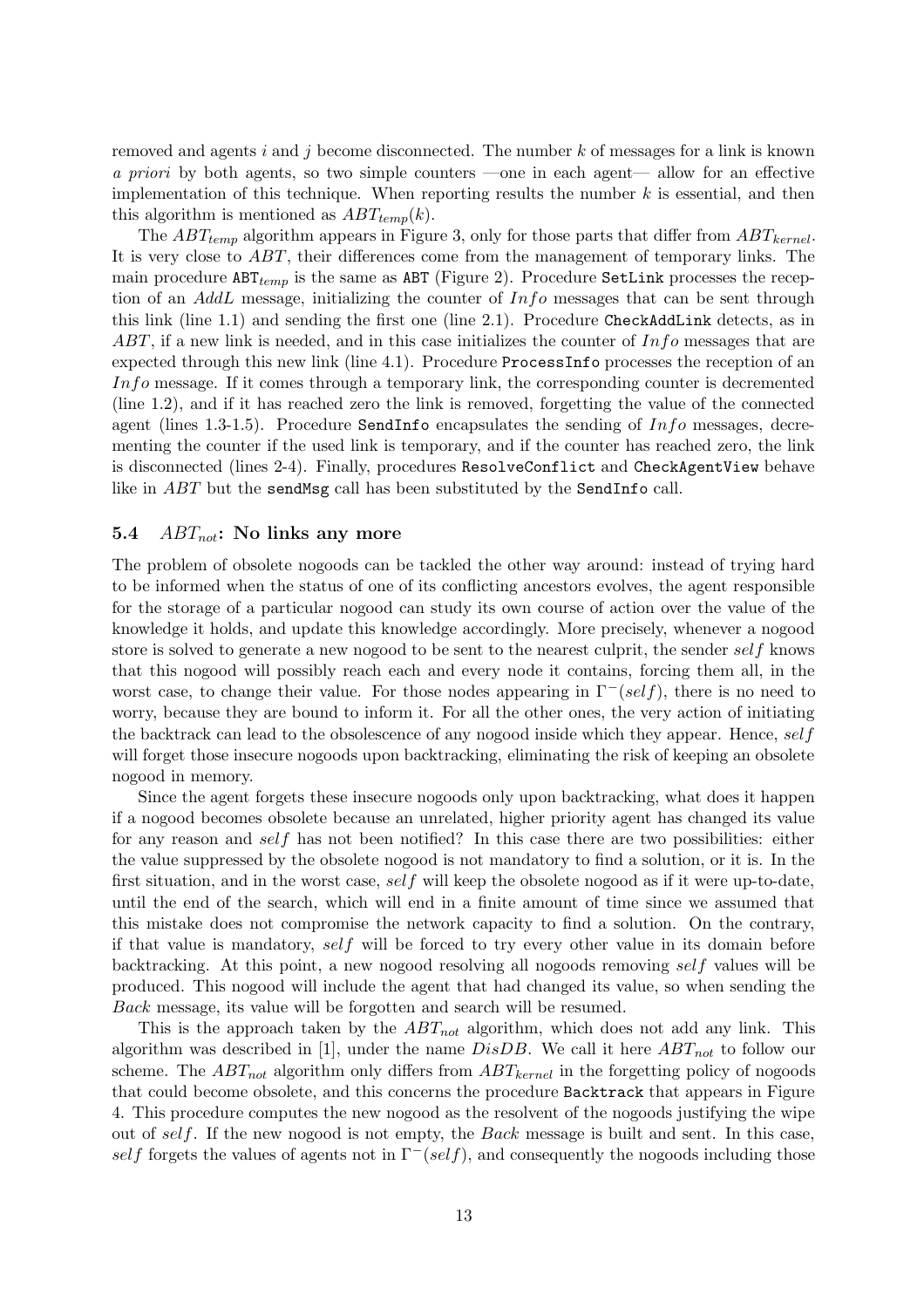```
procedure Backtrack()
1 newNoqood \leftarrow \texttt{solve}(myNoqoodStore);2 if (newNogood = \text{empty}) then
3 end \leftarrow true; sendMsg:Stop(system);
4 else
5 sendMsg:Back(newNogood);6 Update(myAgentView,rhs(newNogood) \leftarrowunknown);
6.1 for each var \in \texttt{lhs}(newNogood) \setminus \Gamma^-(self) do Update(myAgentView, var \leftarrow \text{unknown});
```

```
7 CheckAgentView();
```
Figure 4: The  $ABT_{not}$  algorithm with no links. Only the new or modified parts with respect to  $ABT_{kernel}$  in Figure 1 are shown.

agents (line 6.1). Finally, a new value consistent with the agent view is searched.

### 5.5 Complexity Analysis

### 5.5.1 Number of links

We presented instantiations of the  $ABT_{kernel}$  that differ in the technique used to check nogoods for obsolescence. Some of them  $ABT_{all}$ ,  $ABT$  and  $ABT_{temp}$ , put additional links between non connected agents, while  $ABT_{not}$  uses a *forgetting* policy on the nogoods that permits termination without adding links. In the former case, these links are added before starting search by  $ABT_{all}$ , or on the fly when necessary  $(ABT, ABT_{temp})$ . Finally, a link is added permanently in  $ABT_{all}$ , ABT, while it has a temporary life in  $ABT_{temp}$ .

The question that arises is: how many such links can be added by  $ABT$  or  $ABT_{temp}$  during the search for a solution? Or by  $ABT_{all}$  before the search? The actual number will obviously depend on the instance to be solved, and on the way wipes out occur. However, we can give an upper-bound to the worst-case behavior.

When a wipe out occurs on an agent  $i$ , the agent  $i$  builds a nogood by resolution of its nogood store, and sends the obtained nogood to the agent  $j$  with the lowest priority in this set. When agent  $j$  receives the nogood, it checks the compatibility of the nogood with its own agent view. But, since this nogood can contain variables, say  $x_k$ , unknown for agent j (because there is a constraint between  $x_i$  and  $x_k$  but not between  $x_j$  and  $x_k$ ), agent j will ask the agents k containing such a variable, to add a link from  $k$  to j. In the worst-case, a wipe out occurring at agent i will generate a nogood involving the whole set  $\Gamma^-(i)$  of the agents linked to i, and preceding i in the agent ordering. Thus, the receiver of the nogood, say agent  $j$ , will have to add a link from each agent in  $\Gamma^{-}(i) \setminus \Gamma^{-}(j)$  to itself. More generally, when traveling back to all the ascendent agents, this nogood (or its consequences) can lead to the addition of links between each pair of agents in  $\Gamma^-(i)$ , leading to a total number of links equal to  $|\Gamma^-(i)| \cdot (|\Gamma^-(i)| + 1)/2$  in the set  $\Gamma^{-}(i) \cup \{i\}$ . Doing that recursively from the last agent to the top agent  $(\Gamma^{-}(j))$  has increased after the reception of a nogood from  $i$ ), we build exactly the induced graph (the same graph as Adaptive-consistency does in its first phase  $[2]$ ). This means that given the total ordering  $\sigma$  on the agents used by the algorithm, if  $W(o)$  is the width of the ordering  $o$ , the number of links that can finally be added is  $n \cdot W(o) \cdot (W(o) + 1)/2 - |\mathcal{C}|$ , where n is the number of variables, and  $W(o) \cdot (W(o) + 1)/2$  is the number of possible links inside a set formed by an agent and its parents at the end of the search. This depends on the induced width of the network and on the quality of the initial ordering o.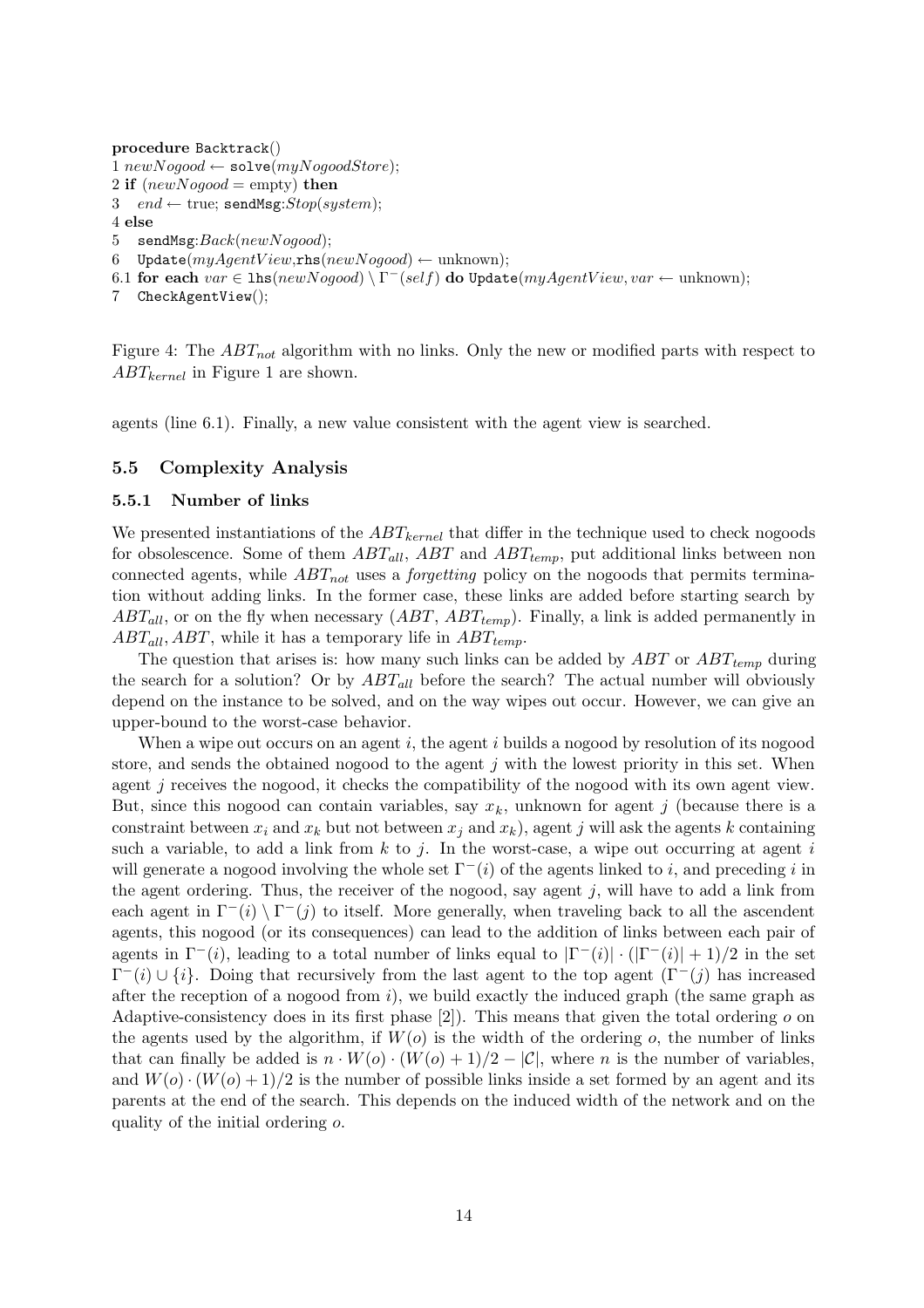

Figure 5: A sample network

#### 5.5.2 Resolving several nogoods

When presenting the  $ABT_{kernel}$  algorithm, we decided to store only one nogood per removed value. Hence, when a wipe out occurs on a variable  $x_i$ , only one nogood can be built by resolution of the selected nogoods of the values of  $x_i$ . However, we could take into account several/all the nogoods explaining the deletion of a value.<sup>2</sup> In this case, when a wipe out occurs on a variable, these nogoods could be resolved to produce several new nogoods, which are all valid. The following example illustrates this fact.

**Example 1** Suppose we have a network with four agents  $A_1, A_2, A_3, A_4$ , owning variables  $x_1, x_2, x_3, x_4$  respectively.  $D(x_1) = D(x_2) = D(x_3) = \{a, b\}$ , and  $D(x_4) = \{a, b, c\}$ .  $x_4$  is linked to  $x_1$  and  $x_2$  by the = constraint, while  $x_4$  is linked to  $x_3$  by the  $\neq$  constraint. This network appears in Figure 5. Agents are ordered lexicographically. If the variables  $x_1, x_2, x_3$ have all taken value a and sent  $Info$  messages to  $x_4$ , a wipe out occurs in  $D(x_4)$  after receiving the Info from  $x_3$ . The agent view of  $x_4$  is  $\{x_1 = a, x_2 = a, x_3 = a\}$ . From it we can build<sup>3</sup> the following nogoods for values in  $D(x_4)$ :

$$
x_1 = a \Rightarrow x_4 \neq a; x_2 = a \Rightarrow x_4 \neq a
$$

$$
x_3 = a \Rightarrow x_4 \neq b
$$

$$
x_3 = a \Rightarrow x_4 \neq c
$$

A valid resolvent nogood can be built by taking one nogood per value and resolving them. Since we have two nogoods for the deletion of  $x_4 = a$ , we have several possible resolutions,

$$
x_1 = a \land x_2 = a \land x_3 = a \Rightarrow x_4 \neq a
$$

$$
x_1 = a \land x_3 = a \Rightarrow x_4 \neq a
$$

$$
x_2 = a \land x_3 = a \Rightarrow x_4 \neq a
$$

From these resolutions, only the two last are minimal nogoods. We can note that the nogoods explaining the deletion of a value can be nogoods obtained from Back messages, even if this case does not appear in our example.

Let us now characterize the number of resolvents that can be built from a single wipe out when several nogoods are stored for each value. To simplify the analysis, let us suppose that a wipe out occurred on an agent that received only  $Info$  messages. The nogoods of its values all

 $2$ Among the different versions of  $ABT$  in the literature, some are written to send several nogoods produced by resolution of the nogoods explaining deletions of values [14, 16], while in others, only one is sent [15].

<sup>&</sup>lt;sup>3</sup>Depending on the implementation, nogoods can be built each time an  $Info$  message arrives, or only when a wipe out occurs. Those coming from Back messages are stored anyway.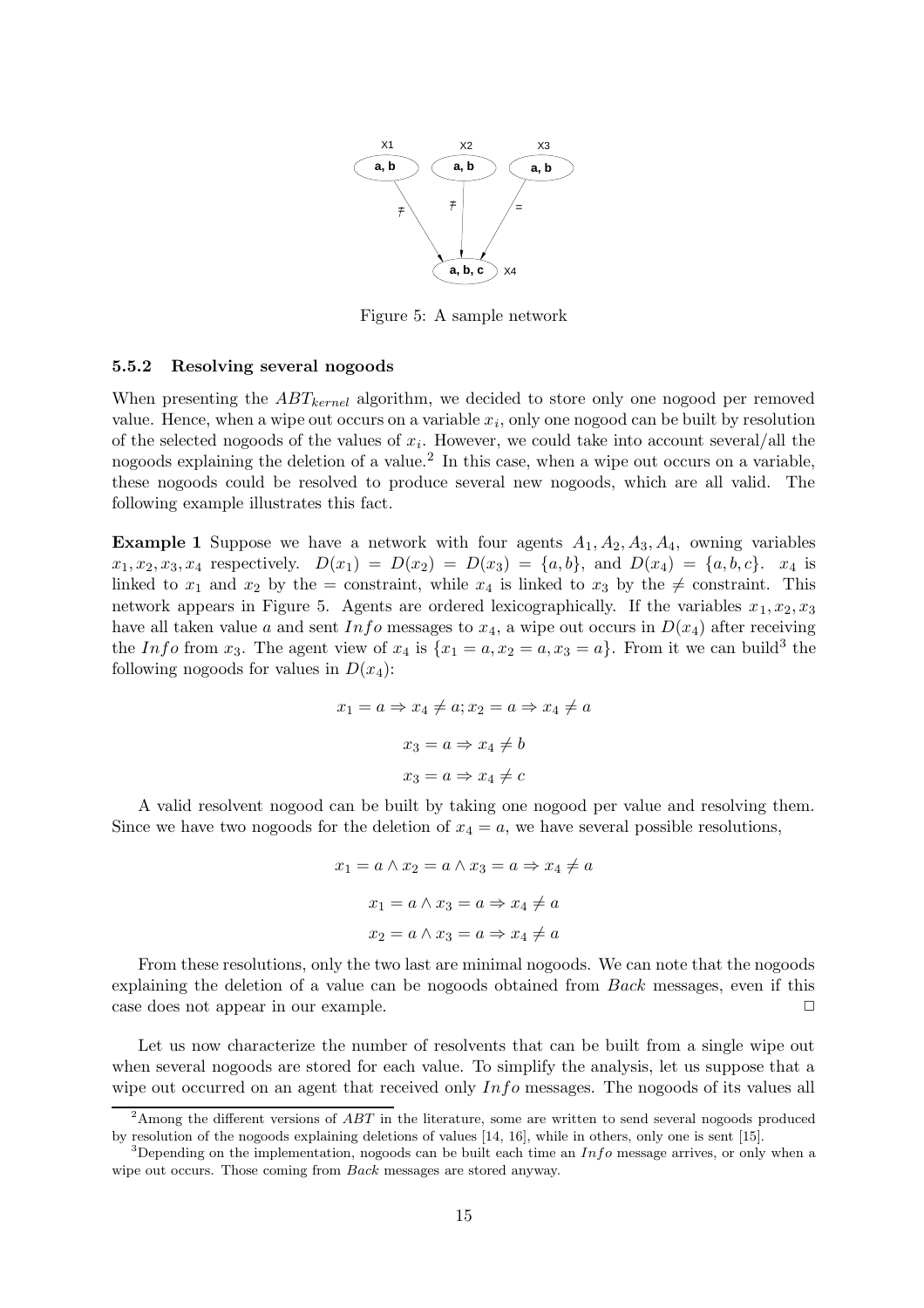

Figure 6: A pathological case for nogood resolution.

have a left hand side of size one. Because an agent has at most  $n-1$  parents, the total number of nogoods is at most  $(n-1) \cdot d$ , which is polynomial. We want to know how many resolvents can be built from these nogoods explaining the value deletions. Let us consider a variable  $x$  with  $p+1$  parents  $x_1, \ldots, x_{p+1}$ , and  $d+1$  values  $\{v_1, \ldots, v_{d+1}\}$  in its domain. Suppose that each of the p first parents of x sent an  $Info$  message with a value removing k values of x among its d first values. Each  $v_i \in \{v_1, \ldots, v_d\}$  has in average  $k \cdot p/d$  nogoods explaining its removal. Now, suppose x receives an Info message from its last parent,  $x_{p+1}$ , that removes  $v_{d+1}$ . Then, we have a wipe out, and resolution will take place. By assumption, all the nogoods will have  $x_{p+1}$ as a left hand side. If the  $k \cdot p$  nogoods coming from  $x_1, \ldots, x_p$  are equally distributed among the d first values of x, each of these d first values of x has at most  $k \cdot p/d$  nogoods. Thus, by making all the possible combinations, we obtain a total number of resolvents bounded above by:

$$
\left[k \cdot p/d\right]^d\tag{1}
$$

This is an upper bound on the number of resolvents. Now, we are interested in the number of minimal nogoods, and not in the total number of nogoods. Indeed, if  $x_1 = a \wedge x_2 = a \wedge x_3 = a$  $a \Rightarrow x_4 \neq a$  and  $x_1 = a \land x_3 = a \Rightarrow x_4 \neq a$  are two possible nogoods (see Example 1), only the latter needs to be sent since it subsumes the second one. We show in Example 2 that the upper bound (1) can be reached by the number of minimal nogoods. Hence, if x is  $x_n$  (the last variable in the ordering), if it shares constraints with all the other variables, and if its domain has a size d, the total number of minimal nogoods obtained after a wipe out, and having  $x_{n-1}$ as a right hand side, is  $\Omega((k \cdot n/d)^d)$ . This means that if the policy is to store several nogoods per value, and to send all the minimal resolvents, a single agent can send to the same parent an exponential number of Back messages, all related to the same wipe out.

**Example 2** Suppose we have a network with 11 agents, where  $x_1, \ldots, x_{10}$  are all linked to  $x_{11}$ with an inequality constraint. (See Fig. 6.)  $x_1, x_2, x_3$  are assigned value a and send Info messages,  $x_4, x_5, x_6$  are assigned value b and send Info messages,  $x_7, x_8, x_9$  are assigned value c and send Info messages, and finally,  $x_{10}$  is assigned value d and sends Info message. The domain of  $x_{11}$  was  $\{a, b, c, d\}$ . Once  $x_{11}$  has received the Info message sent by  $x_{10}$ , we have a wipe out on  $x_{11}$  with the following stored nogoods:

$$
x_1 = a \Rightarrow x_{11} \neq a; x_4 = a \Rightarrow x_{11} \neq a; x_7 = a \Rightarrow x_{11} \neq a
$$
  

$$
x_2 = b \Rightarrow x_{11} \neq b; x_5 = b \Rightarrow x_{11} \neq b; x_8 = b \Rightarrow x_{11} \neq b
$$
  

$$
x_3 = c \Rightarrow x_{11} \neq c; x_6 = c \Rightarrow x_{11} \neq c; x_9 = c \Rightarrow x_{11} \neq c
$$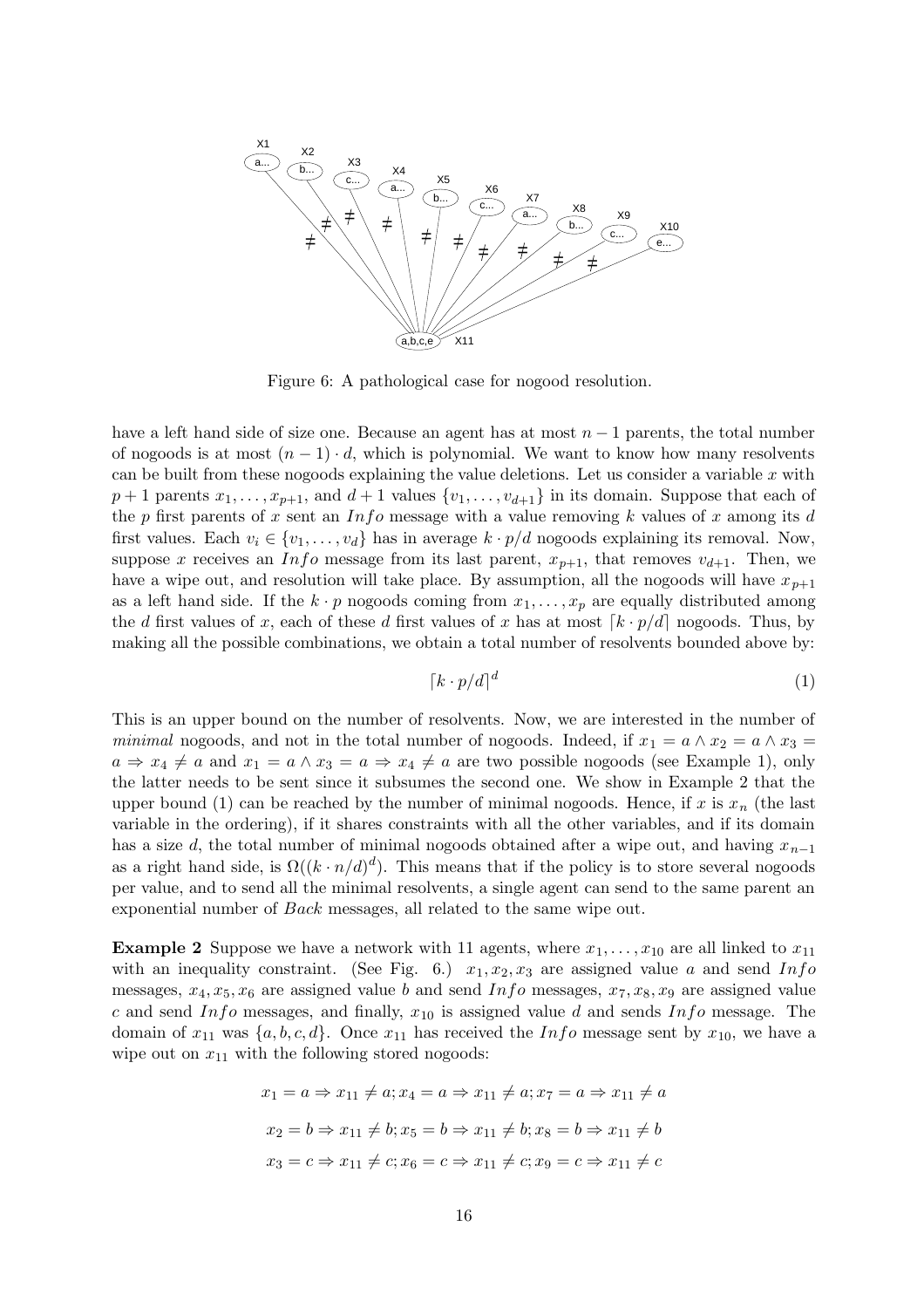procedure  $Update(myAgentView, newAssign)$ 

- 1 add( $newAssign, myAgentView$ );
- 2 for each  $ng \in myNogoodStore$  do

3 if  $\neg \text{Coherent}(\text{hfs}(ng), myAgentView)$  then remove $(ng, myNogoodStore)$ ;

4.1 for each  $v \in D(self)$ 

5.1 if  $\neg$ consistent(v, newAssig) then selectNogood(v, newAssig  $\Rightarrow$  self  $\neq v$ );

procedure SelectNogood(deletedV alue, newNogood)

1 if heuristic(newNogood) > heuristic(myNogoodStore[deletedValue]) then

- 2 delete(myNogoodStore[deletedValue], myNogoodStore);
- 3 add(newNogood, myNogoodStore);

function ChooseValue()

1.1 if  $\exists v \in D(\text{self})$  not eliminated by  $m\psi N \text{0} \text{0}$  and  $S \text{1}$  then return  $(v)$ ;

4.1 else return (empty);

Figure 7: Info Nogood selection, eager way

$$
x_{10} = d \Rightarrow x_{11} \neq e
$$

In this example, each Info message sent by the  $p = 9$  first parents removes exactly  $k = 1$ value among the  $d = 3$  first values in  $D(x_{11})$ . By formula 1, we compute a bound of  $(1 \cdot (10 1/3$ <sup>3</sup> = 27 nogoods. In fact, if we resolve all the justifications of deletion, we obtain exactly 27 minimal left hand sides for 27 minimal nogoods having  $x_{10} \neq e$  as a right hand side.  $\Box$ 

### 6 Selecting Nogoods

In  $ABT_{kernel}$  we decided to keep one nogood for removed value. However, if several nogoods are available for each value, it may be advisable to choose the most appropriate resolvant in order to speed up search. Unfortunately, in the most general case, selecting the most suitable nogood with respect to one particular criterion (or set thereof) means generating all possible candidates in order to extract the best one, which could be prohibitively expensive (as seen above).

Heuristics are usually used to tackle such issues: a polynomial-time process, although unable to find the best candidate, should help select a worthy candidate in order to make search more accurate. In this case, when comparing two nogoods we have devised the following heuristic: select the nogood with the highest possible lowest variable involved. The rationale for this heuristic is to ensure that each time a wipe-out occurs, the *Back* message is sent as high as possible in the agent ordering, thus saving unnecessary search effort. This can be done in linear time in the number of stored nogoods. Additionally, this nogood is generated by resolving the best candidate nogood for each value in the domain, so selection can be performed locally on each value.

In the following, we will discuss two basic ways of implementing this heuristic: the *eager* way and the lazy way. In the former, the nogood selection is processed aggressively at two different points in the algorithm, when updating the agent view and when receiving a nogood from a Back message. In the latter, nogood selection due to changes in the agent view is postponed until a wipe out occurs on the agent, but is processed as above when a Back message is received.

#### 6.1 Eager Selection of Nogoods from the Agent View

This protocol, detailed in Figure 7, tries to make sure that each time the agent view is modified, the nogood store is in its best possible state given the knowledge available.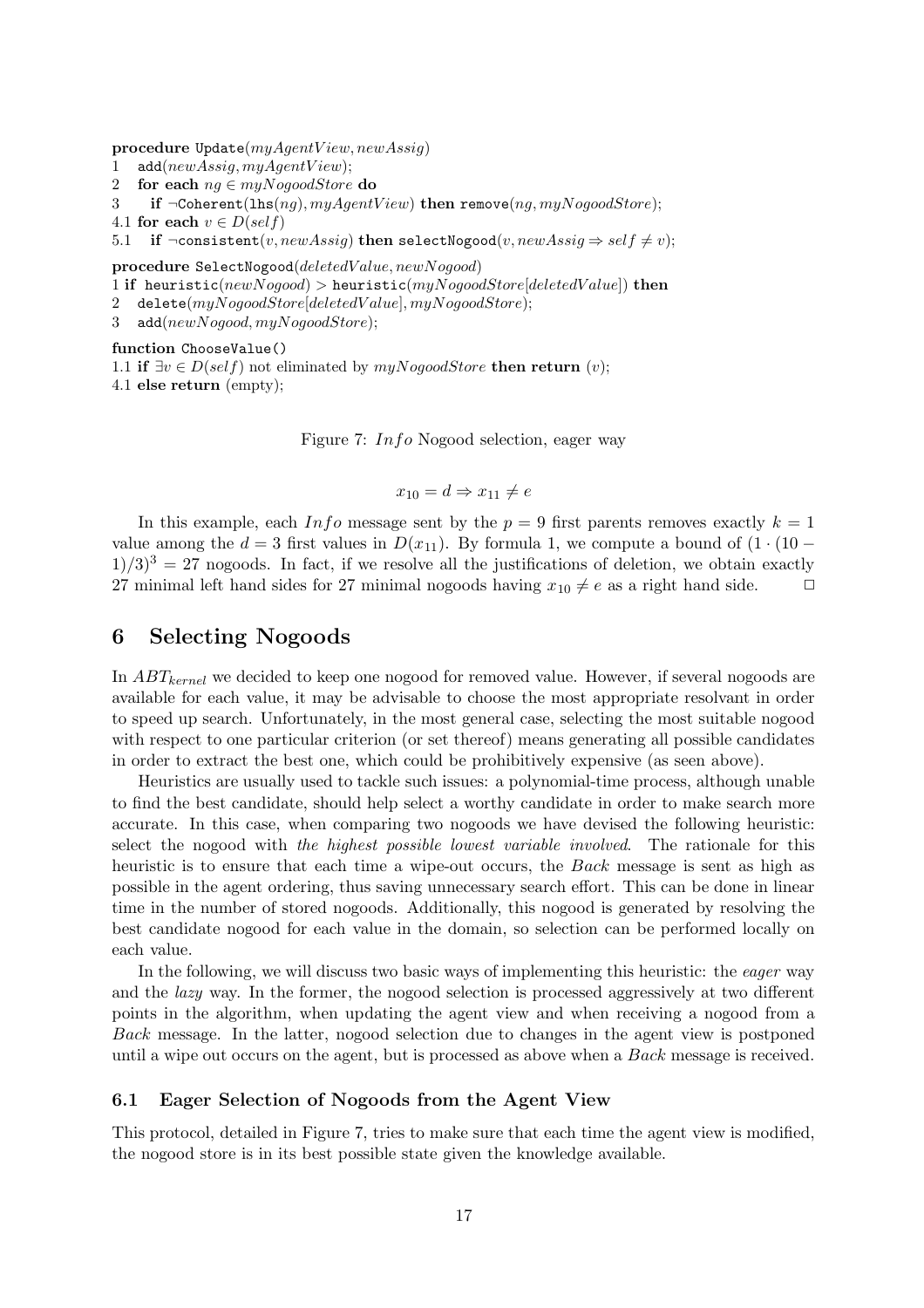#### function ChooseValue()

- 1 for each  $v \in D(self)$  not eliminated by  $m\psi N oq o o o dSt$  do
- 2 if consistent(v,  $myAgentView$ ) then return (v);
- 3 else add $(x_i = val_i \Rightarrow self \neq v, myNogoodStore)$ ; /\*v is inconsistent with  $x_i$ 's value \*/
- 4.1 for each  $v \in D(self)$  do
- 4.2 for each  $x_j \in \Gamma^-(self)$  such that  $(x_j, val_j)$  conflicts with  $(self, v)$  do
- 4.3 selectNogood $(v, x_j = val_j \Rightarrow self \neq v);$
- 4.4 return (empty);

Figure 8: Info Nogood selection, lazy way

Procedure Update processes  $Info$  messages. After updating the agent view (line 1) and removing nogoods inconsistent with it (lines 2-3), the eager protocol goes through all values of self domain, checking their consistency with the new assignment (lines 4.1-5.1). If a value is found inconsistent, the corresponding nogood is built and considered for storage (selectNogood call, line 5.1). Procedure selectNogood compares two nogoods —a stored nogood and a new nogood— that justify the removal of the same value, keeping in the store the nogood with the highest heuristic value (lines 1-3).

Thus, no matter in which order the  $Info$  messages were received, all active nogoods refer to the highest possible culprit. This property, after resolution, ensures that the nogood generated is, among all possible nogoods, the one containing the highest possible lowest assignment. As a side effect, the function ChooseValue can now select the first value in the domain not eliminated by a nogood (line 1.1), since the whole domain is filtered each time the view is updated.

#### 6.2 Lazy Selection of Nogoods from the Agent View

The zeal of the eager protocol may be time consuming in some occasions, since the whole domain shall be checked again each time a new assignment for a parent is received. Our second implementation tries to delay the burden of selecting the best upstream nogood for each value as long as possible: it only kicks in when a wipe-out is detected, that is, when a ChooseValue fails, instead of rushing into action with each Update. Hence, the regular procedure Update shall be used. Details are shown in Figure 8. Notice that line 4.1 is only reached if no consistent value is found in the domain. At this point, the modified function will select the best candidate nogood by comparing those already stored to all those induced by conflicting parents (line 4.2) for each value in the domain (line 4.1) before a later call to Backtrack resolves those active nogoods into a new nogood.

#### 6.3 Selecting nogoods from Back messages

 $ABT_{kernel}$  accepts a *Back* message if the incoming nogood is coherent with its whole view, including its own assignment. Once this nogood is stored, the local value it refers to is eliminated, which makes the nogood coherent with the whole agent view except for the local assignment. It is all-but-self relevant. If self receives a Back message with a nogood coherent with its agent view but not with its own assignment, this nogood is all-but-self relevant. In this case, this nogood deserves to be considered because it brings valuable information: it gives a valid reason to discard a value, even though that value may already has been discarded. Thus, the incoming nogood has to be compared against the current nogood for its target value, and replace it if it is better from the heuristic point of view.

Figure 9 shows procedure ResolveConflict, the one affected by the selection of nogoods from Back messages. The scope of the consistency test is reduced to  $\Gamma^-(self)$ , for we are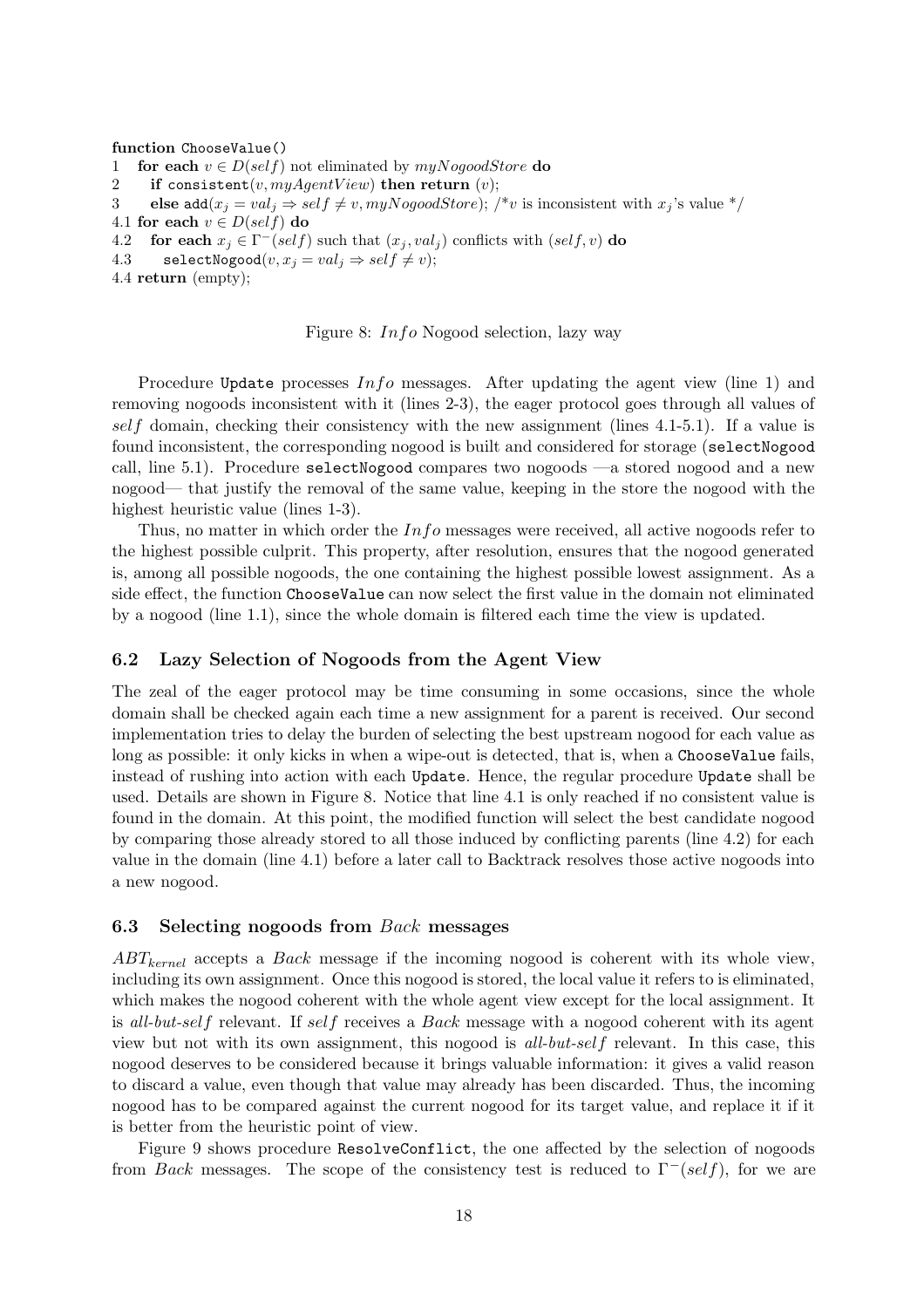willing to process messages that are obsolete with respect to the current value (line 1.1). The agent view is updated with the assignments in the nogood for variables not directly related with self (Update call, line 2). The incoming nogood is then compared against the stored one —or eventually none— (selectNogood call line 3.1) and replaces it if necessary. If the message was also consistent with the current value, this value is reset (line 4.1) and a new consistent value is searched for self (line 4.2). The remaining part works as in  $ABT_{kernel}$  (line 5).

### procedure ResolveConflict(msg)

```
1.1 if Coherent(msg.Nogood, \Gamma^-(self)) then
```
- 2 for each  $\widehat{assign} \in \mathrm{lhs}(\overline{msg}.\overline{Nogood}) \setminus \Gamma^-(self)$  do Update $(myAgentView, assign);$
- 3.1 selectNogood(rhs(msg.Nogood).value, msg.Nogood);
- 3.2 if  $rbs(msg.No good).value = myValue$  then
- 4.1  $myValue \leftarrow empty;$

```
4.2 CheckAgentView();
```
5 else if  $msg.sender \in \Gamma^+(self) \land \text{Coherent}(msg.Nogood, self)$  then SendMsg: $Info(msg.sender, myValue);$ 

Figure 9: Back nogood selection

## 7 Processing Messages by Packets

In previous Sections, we have assumed that ABT family algorithms process messages one by one, reacting as soon as a message is received (updating the agent view or storing a nogood, finding another value if needed, sending further messages, etc.). This strategy of single-message process may cause to perform some useless work. For instance, consider the reception of an Info message reporting a change of an agent value, inmediately followed by another  $Info$  from the same agent. Processing the first message causes some work that becomes useless as soon as the second message arrives. More complex examples (involving Info and Back messages) can be devised, causing to waste substantial effort.

To prevent this kind of useless work, we consider an alternative strategy. Instead of reacting after every single message that is received, the algorithm reads all messages that are in the input buffer and stores them in internal data structures. Then, the algorithm processes all read messages as a whole, ignoring those messages that become obsolete by the presence of another message. We call this strategy processing messages by packets, where a packet is the set of messages that are read from the input buffer until it becomes empty. This idea was somehow mentioned in [14], although it was not completely developed.

Fortunately, this idea is easy to implemented. Instead of the single-message reading/processing cycle of  $ABT_{kernel}$ , the main loop consists of reading a packet and processing it. Reading a packet requires three lists to store the incoming messages, the Info-List, Back-List and the AddL-List, where each list stores the messages of the corresponding type, following the reception order (obviously,  $ABT_{all}$  and  $ABT_{not}$  do not need  $AddL - List$ ). Processing a packet involves the following steps.

- 1. Info-List. First, the Info-List is processed. For each sender agent, all Info messages but the last are ignored. The remaining  $Info$  messages update self agent view, removing nogoods if needed (following procedure Update).
- 2. Back-List. Second, the Back-List is processed. For those messages containing the correct current value of self, the sender is recorded in  $RemainderSet$ . Obsolete Back messages are ignored. self stores nogoods of no obsolete messages, and it sends AddL messages to unrelated agents appearing in those nogoods.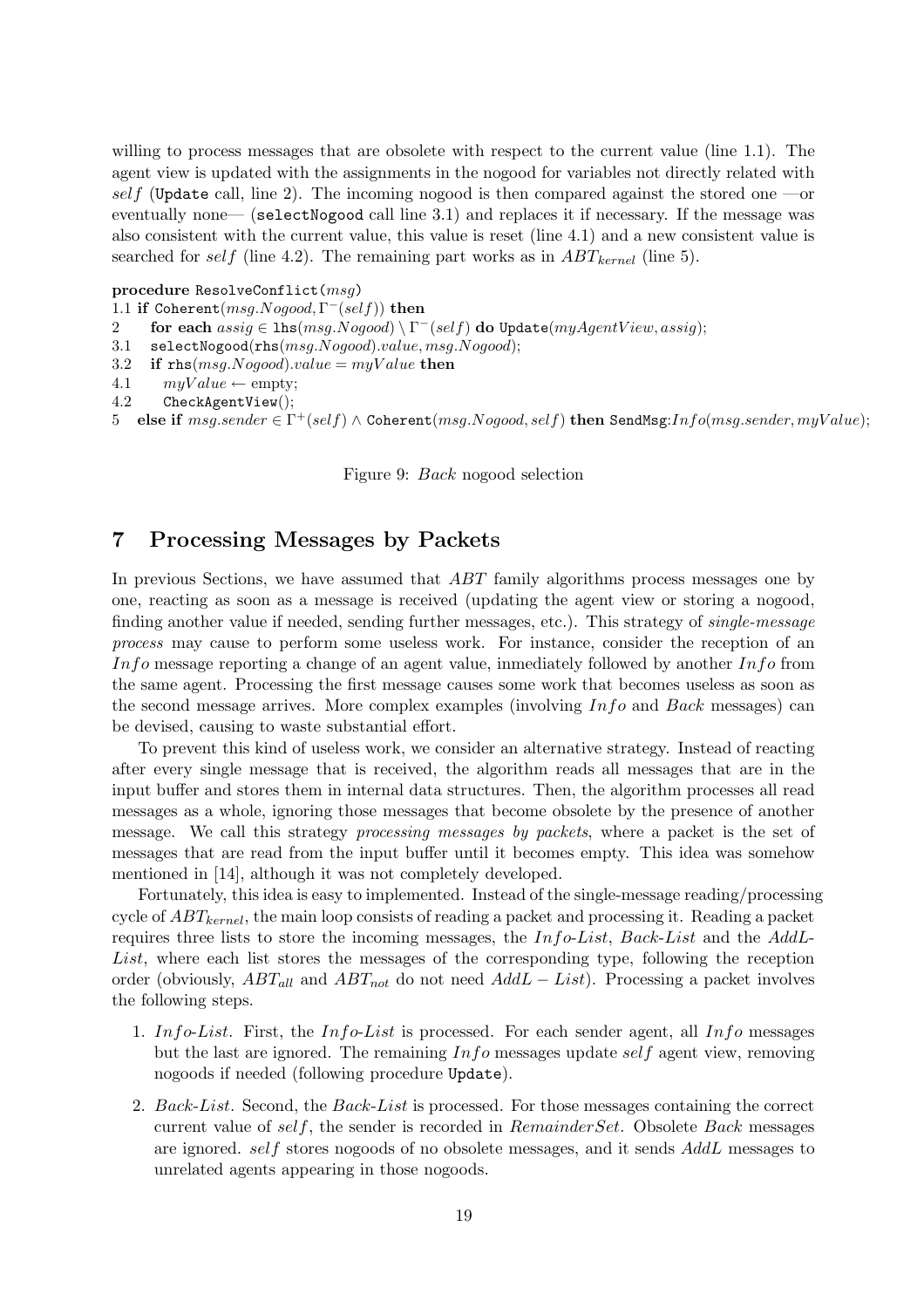- 3. AddL-List. Third, the AddL-List is processed as in the single-message case, updating  $\Gamma^+(self)$  without sending the *Info* message.
- 4. Consistent value. Fourth, self current value is checked for consistency with the agent view, looking for another value if the current is inconsistent. If a wipe-out happens in this process, the corresponding Back message is sent, and a consistent value is searched.
- 5. In fo sent. Fifth, if self value has changed, In fo messages containing self current value are sent to all agents in  $\Gamma^+(self)$ . if self value has not changed, Info messages containing self current value are sent to the following agents,
	- (a) agents in RemainderSet,
	- (b) senders of AddL messages.

The three lists become empty.

As in the single-message case, the loop ends when receiving a Stop message or an empty nogood is derived.

## 8 Experimental Results

We have tested the four *ABT* algorithms in a simulated environment under the GNU/Linux operating system. Each agent is a separate process, and the system agent is another process. All these processes run on the same machine and have the same priority. The simulation environment is really asynchronous: the standard Linux dispatcher is in charge of the asynchronous activation of each process, independently of each agent activity. The goal was to simulate the conditions of a real network under a controlled environment. Agents communicate exchanging messages via named pipes. The system agent is responsible for detecting quiescence. In order to make results reproducible, we executed the algorithms one by one on a CPU with no other load.

We provide results on the search effort, counting the number of "concurrent constraint checks" ( $\#c\text{-}ccks$ ), as defined<sup>4</sup> in [7], following Lamport's logic clocks [6]. Informally, the number of concurrent constraint checks approximates the longest sequence of constraint checks not performed concurrently. We prefer this parameter to the total number of constraint checks, which does not take into account concurrency among agents. Also, we evaluate the global communication effort as the total number of messages exchanged among agents ( $\#mass$ ). We do not report the number of concurrent messages (that were computed following the same technique as  $\#c$ -ccks) because it was completely proportional to  $\#c$ -ccks in all our experiments.

We implemented the *ABT* family algorithms considering the following improvements,

- 1. Value in AddL. When a new link with agent k is requested by  $self$ , instead of sending the AddL message and wait for answer, ABT and  $ABT_{temp}$  include in the AddL message the value of  $x_k$  recorded in the received nogood. After reception of the AddL message, agent  $k$  informs self of its current value only if it is different from the value contained in the  $AddL$  message. In this way, some  $Info$  messages can be saved.
- 2. Avoid resending same values. ABT family algorithms keep track of the last value taken by self. When selecting a new value, if it happens that the new value is the same as the last value, it does not resend it to  $\Gamma^+(self)$ , because this information is already known. Again, this may save some Info messages.

 $\frac{4}{3}$ Except that in our implementation we do not take into account the cost of messages.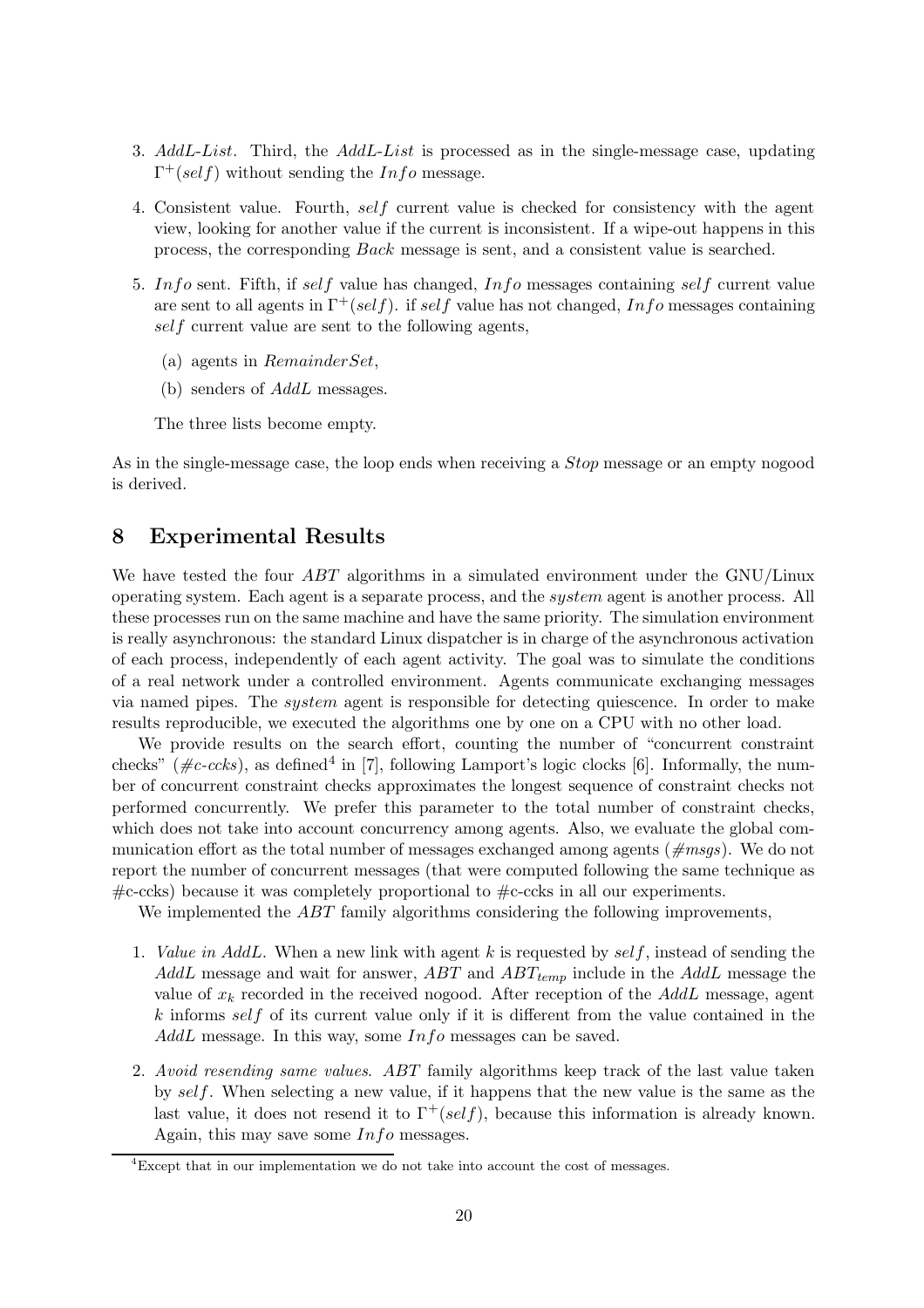| $p_1 = 0.20$     | $\#\text{c-}\text{ccks}$ | $\#\text{msgs}.$ | $p_1 = 0.50$    | $\#\text{c-}\text{c}$ cks | $\#\text{msgs}.$ |
|------------------|--------------------------|------------------|-----------------|---------------------------|------------------|
| $ABT_{all}$      | 5,365                    | 8,318            | $ABT_{all}$     | 39.148                    | 56,206           |
| A BT             | 5.496                    | 7,675            | ABT             | 40,564                    | 54.694           |
| $ABT_{temp}(10)$ | 5,530                    | 7.485            | $ABT_{temp}(5)$ | 40,599                    | 50.455           |
| $ABT_{not}$      | 35.443                   | 40,223           | $ABT_{not}$     | 61,658                    | 66,331           |

| $p_1 = 0.20$     | $\#\text{c-}\text{c}$ cks |       | #msgs. $p_1 = 0.50$                  | $\#\text{c-}\text{c}$ cks | $\#\text{msgs}.$ |
|------------------|---------------------------|-------|--------------------------------------|---------------------------|------------------|
| $ABT_{all}$      | 13.144                    | 7.486 | $ABT_{all}$                          | 101.898                   | 51.891           |
| ABT              | 13,939                    |       | 7,470   $ABT$                        | 102.367                   | 50,558           |
| $ABT_{temp}(10)$ | 13,659                    |       | $\overline{7,134}$   $ABT_{temp}(7)$ | 106,880                   | 49,347           |
| $ABT_{not}$      | 75,020                    |       | $\overline{36,}454$ $ABT_{not}$      | 153,320                   | 60,393           |

Table 1: Plain ABTs

Table 2: ABTs with nogood selection heuristic

Regarding the implementation of the nogood selection heuristic, after some preliminary experiments, we decided to take the lazy selection from the agent view.

The ABT family algorithms, including the heuristic of selecting the best nogood and the processing by packets feature, have been tested on two kind of problems, random DisCSPs and distributed meeting scheduling. Their results are discussed in the following.

#### 8.1 Random DisCSPs

We have evaluated the performance of the algorithms on uniform binary random CSP. A binary random CSP class is characterized by  $\langle n, d, p_1, p_2 \rangle$  where n is the number of variables, d the number of values per variable,  $p_1$  the network *connectivity* defined as the ratio of existing constraints, and  $p_2$  the constraint *tightness* defined as the ratio of forbidden value pairs. The constrained variables and the forbidden value pairs are randomly selected [11]. A problem will be referred to as a  $\langle n, d, p_1, p_2 \rangle$  network. Each agent is assigned one variable, and the constraints binding is to the neighboring agents.

Using this model, we have tested random instances of 16 agents and 8 values per agent, considering two connectivity classes, sparse  $(p_1 = 0.2)$  and medium  $(p_1 = 0.5)$ . Experiments have been performed at the complexity peak, where the differences among algorithms are more explicit, considering 50 instances. Specifically, we tested the random classes  $\langle 16, 8, 0.2, 0.7 \rangle$  (20 solvable instances out of 50) and  $\langle 16, 8, 0.5, 0.42 \rangle$  (27 solvable instances out of 50). Results appear in Tables 1, 2, 3 and 4, where we report the total number of consistency checks, the total number of messages exchanged and the average CPU time per agent. These parameters are averaged over 50 executions.

Table 1 contains the results for the plain ABT algorithms, where messages are processed one by one. The parameter k for  $ABT_{temp}$  was adjusted manually after some trials. Only the results for the best value of  $k$  are given. Considering the three algorithms adding links,  $ABT_{all}$ ,  $ABT$ , and  $ABT_{temp}$ , we observe that the better informed the algorithm is, the less concurrent constraint checks it requires to solve the problem. This is at the cost of exchanging more messages.  $ABT_{temp}$  is the algorithm exchanging less messages, followed by  $ABT$  and  $ABT_{all}$ .  $ABT_{not}$  requires the highest number of concurrent constraint checks. Because it is the worst informed algorithm, it is more likely to make wrong decisions, requiring more effort than previous algorithms to solve the same problem. This also implies a higher number of messages exchanged.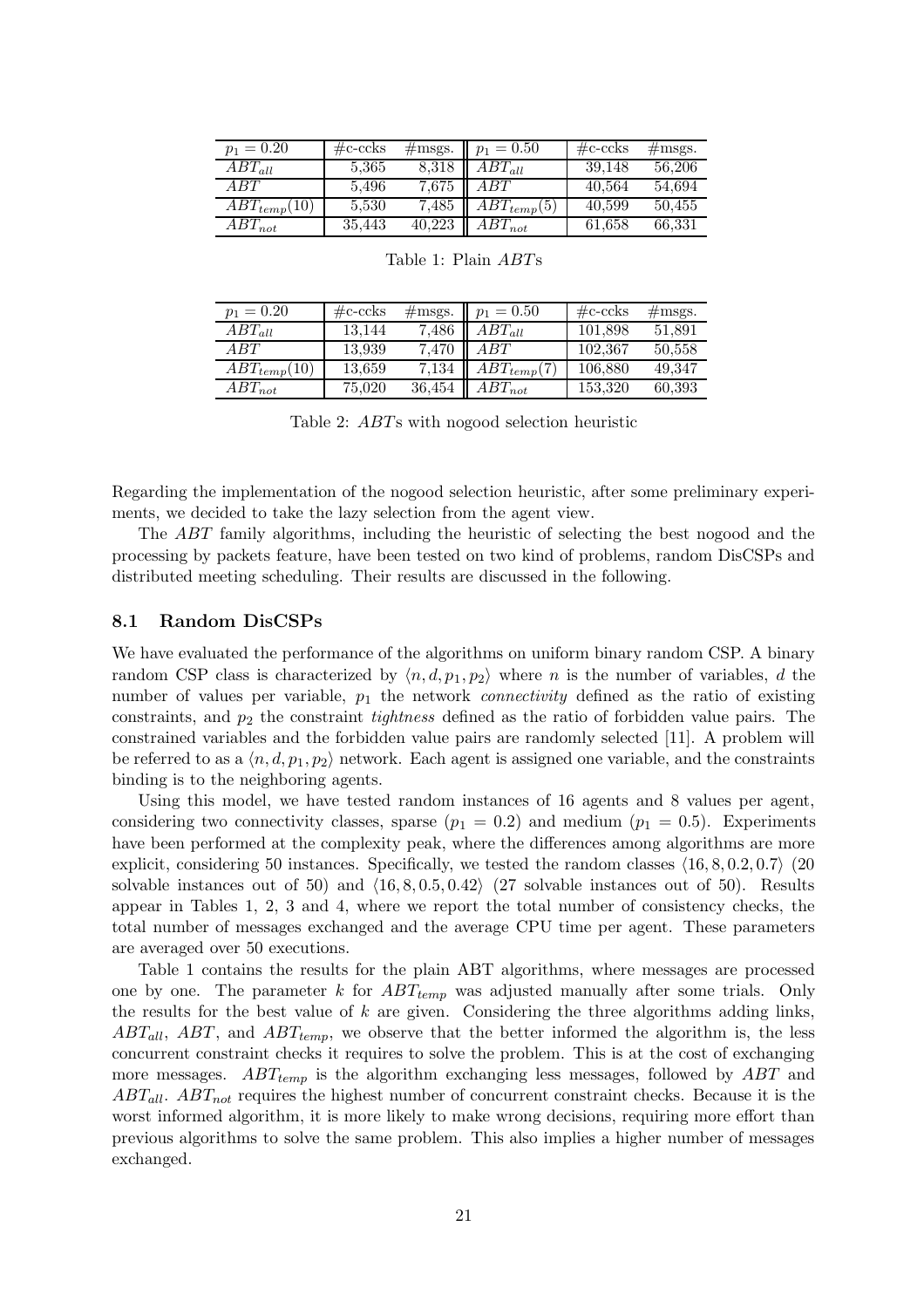| $p_1 = 0.20$     | $\#\text{c-}\text{ccks}$ | $\#\text{msgs}.$ | $p_1 = 0.50$    | $\#\text{c-}\text{ccks}$ | $\#\text{msgs}.$ |
|------------------|--------------------------|------------------|-----------------|--------------------------|------------------|
| $ABT_{all}$      | 6.002                    | 7,387            | $ABT_{all}$     | 47.290                   | 43.513           |
| A BT             | 5.946                    | 7.110            | ABT             | 52,554                   | 42.925           |
| $ABT_{temp}(10)$ | 5,598                    | 7,001            | $ABT_{temp}(5)$ | 51,305                   | 41.667           |
| $ABT_{not}$      | 26,321                   | 24,673           | $ABT_{not}$     | 73.701                   | 50.112           |

Table 3: ABTs processing by packets

| $p_1 = 0.20$     | $\#\text{c-}\text{ccks}$ | $\#\text{msgs}.$ | $p_1 = 0.50$    | $\#\text{c-}\text{c}$ cks | $\#\text{msgs}.$ |
|------------------|--------------------------|------------------|-----------------|---------------------------|------------------|
| $ABT_{all}$      | 13.475                   | 6,098            | $ABT_{all}$     | 101.608                   | 37,329           |
| ABT              | 12.959                   | 5.744            | ABT             | 123,574                   | 37,851           |
| $ABT_{temp}(10)$ | 12,889                   | 5,607            | $ABT_{temp}(7)$ | 120.621                   | 36,135           |
| $ABT_{not}$      | 61.622                   | 23,509           | $ABT_{not}$     | 174.476                   | 42.784           |

Table 4: ABTs with nogood selection heuristic and processing by packets

The effect of using the nogood selection heuristic (lazy selection for  $Info$  messages) appears in Table 2. We observe that the number of concurrent constraint checks increases because agents have to do more checks in order to compare nogoods from the store with potentially better nogoods from the constraints. However, the number of messages decreases consistently for all the algorithms, showing the benefits of the heuristic. The relative performance of the algorithms in #msgs remains unchanged with respect to the plain versions.

Processing messages by packets causes significant benefits with respect to the plain versions. Results appear in Table 3. In our implementation, each agent sleeps for 1 second before reading all the messages that are in the buffer. Then, they are treated as explained in Section 7. Every algorithm decreases in the number of exchanged messages. Relative algorithmic performance is maintained with respect to messages exchanged,  $ABT_{temp}$  remains the algorithm requiring less messages.

The combination of the nogood selection heuristic and processing messages by packets is beneficial, causing further savings in search effort and network usage. Results appear in Table 4. Relative performance is maintained with respect to the number of exchanged messages.

These experiments confirm the benefits of the proposed nogood selection heuristic and the advantadges of processing messages by packets. Consistently for all algorithms and all problems tested, their inclusion caused to decrease the number of exchanged messages. When combined, their benefits are reinforced, causing savings up to 40% in exchanged messages. Regarding algorithms, consistently for all problems tested  $ABT_{temp}$  offers the best performance in number of exchanged messages, followed closely by  $ABT$  and  $ABT_{all}$ . Therefore, these results suggest that  $ABT_{temp}$  is the algorithm of choice for random problems at the complexity peak.

### 8.2 Distributed Meeting Scheduling

To compare our algorithms on structured problems, we solved distributed meeting scheduling problems: a number of people with an already partially filled planning, are looking for a place where they can meet at the same time [3]. In our experiment, attendees are divided into three thematic groups. A group, formed by four attendees, has its own meeting to schedule in one of three cities. Two meetings cannot be held at the same time in the same city. Cities are separated by a given travel time. One of the members of the group is in charge of communicating with the other groups.

Each attendee is represented by an agent, with its starting domain matching the attendee's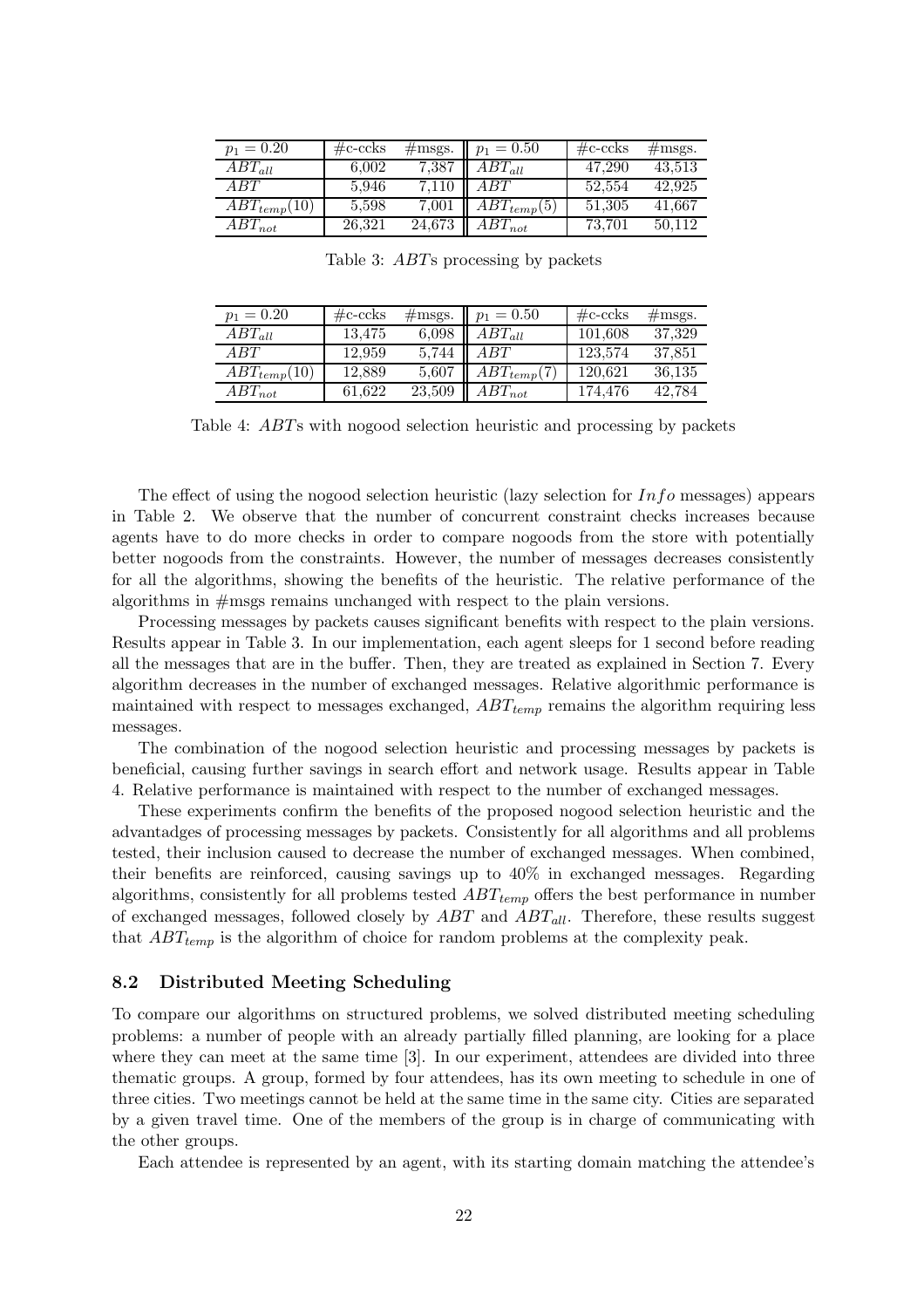|                 | $p=8$                    |                   | $p = 10$    |                 | $p=12$                   |                 |
|-----------------|--------------------------|-------------------|-------------|-----------------|--------------------------|-----------------|
|                 | $\#\text{c-}\text{ccks}$ | $\#\mathrm{msgs}$ | $\#c$ -ccks | $\#\text{msgs}$ | $\#\text{c-}\text{ccks}$ | $\#\text{msgs}$ |
| $ABT_{all}$     | 2.482                    | 352               | 35,937      | 3,511           | 2,312                    | 328             |
| A BT            | 2,513                    | 336               | 38,439      | 3,503           | 2,517                    | 310             |
| $ABT_{temp}(1)$ | 2,606                    | 220               | 38,888      | 3.018           | 2,873                    | 308             |
| $ABT_{not}$     | 3,607                    | 319               | 47,257      | 3,793           | 3,403                    | 375             |

|                 | $p=8$                    |                 | $p = 10$                 |                 | $p = 12$                 |                 |
|-----------------|--------------------------|-----------------|--------------------------|-----------------|--------------------------|-----------------|
|                 | $\#\text{c-}\text{ccks}$ | $\#\text{msgs}$ | $\#\text{c-}\text{ccks}$ | $\#\text{msgs}$ | $\#\text{c-}\text{ccks}$ | $\#\text{msgs}$ |
| $ABT_{all}$     | 3,046                    | 346             | 55,944                   | 3,451           | 2.812                    | 322             |
| ABT             | 3.053                    | 335             | 59,723                   | 3,438           | 3,024                    | 303             |
| $ABT_{temp}(1)$ | 3,119                    | 218             | 59,892                   | 2,962           | 3,198                    | 301             |
| $ABT_{not}$     | 3.993                    | 317             | 72,350                   | 3,744           | 4,013                    | 369             |

#### Table 5: Plain ABTs

Table 6: ABTs with nogood selection heuristic

current planning: the predefined appointments (time/place pairs), as well as the time/places which are unreachable because of said appointments, are removed from the domain before the search starts. Our experiment is composed of 5 days, with 6 time slots per day and 3 meeting places. This gives  $5 \cdot 6 \cdot 3 = 90$  possible values in the domain of each agent. Meetings and time slots are both one hour long. The 'travel times' between the three cities are 1 hour, 1 hour, and 2 hours. The actual instances are generated by randomly posting p predefined appointments in each agent's planning. We have tested three different classes of problems, with  $p = 8$ ,  $p = 10$ , and  $p = 12$  that correspond respectively to under-constrained, critically constrained, and overconstrained problems. Results appear in Tables 5 and 6, where we report  $\#c$ -ccks and  $\#msgs$ averaged over 100 instances.

Table 5 contains the results for plain ABTs. With  $p = 8$  (left part of the table), we are at the beginning of the phase transition, where 92% of the instances were satisfiable. On these instances, the best informed algorithms,  $ABT_{all}$  and  $ABT$ , show the worst performance in number of messages exchanged. The temporary link policy of  $ABT_{temp}$  significantly pays off. This can be explained by the fact that these problems are structured as cliques with few constraints outside them. A single nogood between two agents belonging to different cliques leads ABT to the addition of a link that will remain active during the whole search, even if they no longer share nogoods.  $ABT_{temp}$  takes advantage of this by activating the link just for solving the current conflict. A confirmation of this is that we observed that  $ABT_{temp}(k)$  decays performance as soon as  $k > 2$ . Even  $ABT_{not}$ , with its poorly informed agents, requires less messages than the two best informed algorithms,  $ABT_{all}$  and  $ABT$ , while on random problems it was always the greatest consumer of messages.

The number of concurrent constraint checks presents the same steady increase from better informed to worse informed algorithms as on random problems, even if the differences are smaller.

Finally, it is worth noting that if we limit the analysis to the 8 inconsistent instances,  $ABT_{all}$ and ABT obtain results much closer to  $ABT_{temp}$  (232 messages in average for  $ABT_{all}$  and 225 for ABT versus 217 for  $ABT_{temp}$ ). On these inconsistent problems,  $ABT_{not}$  is the worst (250 messages for both versions).

Increasing the number of predefined appointments per agent changes the proportion of solvable instances. With  $p = 10$  (middle of Table 5), the problems are at the complexity peak (49%) of satisfiable instances), and when  $p = 12$  (right of Table 5), they are slightly over-constrained (only 12% of satisfiable instances). We observe that as inconsistent instances become more frequent, the average behavior changes. Regarding the number of messages, at the complexity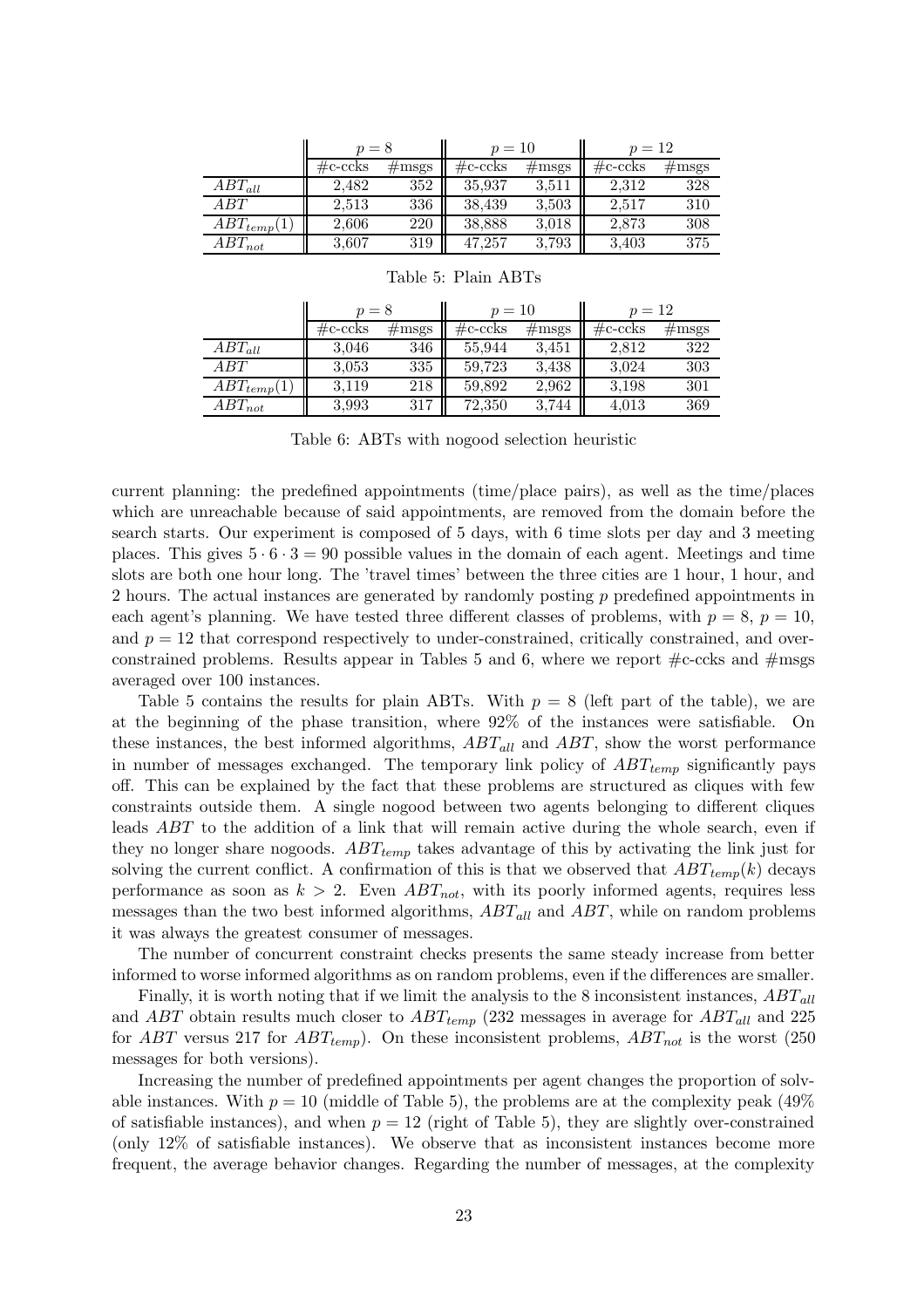peak, the benefit of  $ABT_{temp}$  with respect to  $ABT_{all}$  and  $ABT$  decreases, and  $ABT_{not}$  becomes worse than ABT. At the right of the complexity peak, differences between ABT and  $ABT_{temp}$ are quite small, while differences between  $ABT_{not}$  and  $ABT$  increase. In this case, the relative results of the different algorithms are very similar to those observed on the 8 inconsistent instances with  $p = 8$ . The number of concurrent constraint checks reflects again the same trend: the more the problems are constrained, the better informed algorithms behave.

Table 6 shows the effect of the nogood selection heuristic. Regarding the number of messages, it appears that the heuristic is almost useless. One of the reasons is probably that in our implementation, the agents are ordered according to the 4-cliques. Hence, the causes of a conflict are most of the time circumscribed to a clique, which does not give the opportunity to select a nogood jumping much higher than another one chosen arbitrarily. As a consequence, the number of concurrent constraint checks can only increase since the heuristic has a tiny benefit on the search performance while it requires extra constraint checks.

#### 8.3 Discussion

We have tested the ABT family algorithms on unstructured (random) problems as well as structured ones (meeting scheduling). From the results, we observe the following facts.

Regarding the search effort, consistently for all problems, the more informed an algorithm is, the smaller the number of concurrent constraint checks it requires. Regarding the number of messages exchanged, the dynamic links of  $ABT$  improve over the static approach of  $ABT_{all}$ . Temporary links of  $ABT_{temp}$  dominate the permanent link approach of  $ABT$ , and this dominance depends on the kind of problems. On unstructured problems,  $ABT_{temp}$  improves over  $ABT$  by a narrow margin, which becomes larger on structured problems, especially consistent ones. When considering unsatisfiable instances only, both algorithms exhibit a similar performance.  $ABT_{not}$ , the algorithm not adding links, is competitive only for structured problems at the left of the complexity peak. This leads us to conclude that when problems do not show some structure, or are not under-constrained,  $ABT_{not}$  has to be selected only if some privacy policy justifies its use.

Regarding the nogood selection heuristic, we observe clear benefits on unstructured problems but only minor advantages on structured ones. Apparently, the structure of the meeting scheduling problems prevents the heuristic to find large jumps over the network.

While  $ABT_{temp}$  appears as a good algorithm for asynchronous backtracking, the following question remains: how many  $Info$  messages to allow through a temporary link? In the reported experiments this parameter was adjusted manually after some trials. We believe that it has not to be a fixed parameter of the algorithm, but it could be adjusted automatic and dynamically, customized for each agent. The automatic selection of this parameter is a direction for further research.

### 9 Conclusion

We have proposed a simple basic procedure for asynchronous backtracking search. This procedure is sound but does not guarantee termination. We have shown some extensions of this basic procedure that handle nogoods and links in a way such that termination is ensured. Some of these procedures were already known, such as Yokoo's well-known ABT. Others are original. They differ only in their extensions with respect to the basic kernel. We believe that this characterization of asynchronous backtracking will help better understand these non trivial mechanisms. On this well-specified basis, we discussed the choices that can be made, and their consequences (such as the addition of links or the nogood storage). We proposed some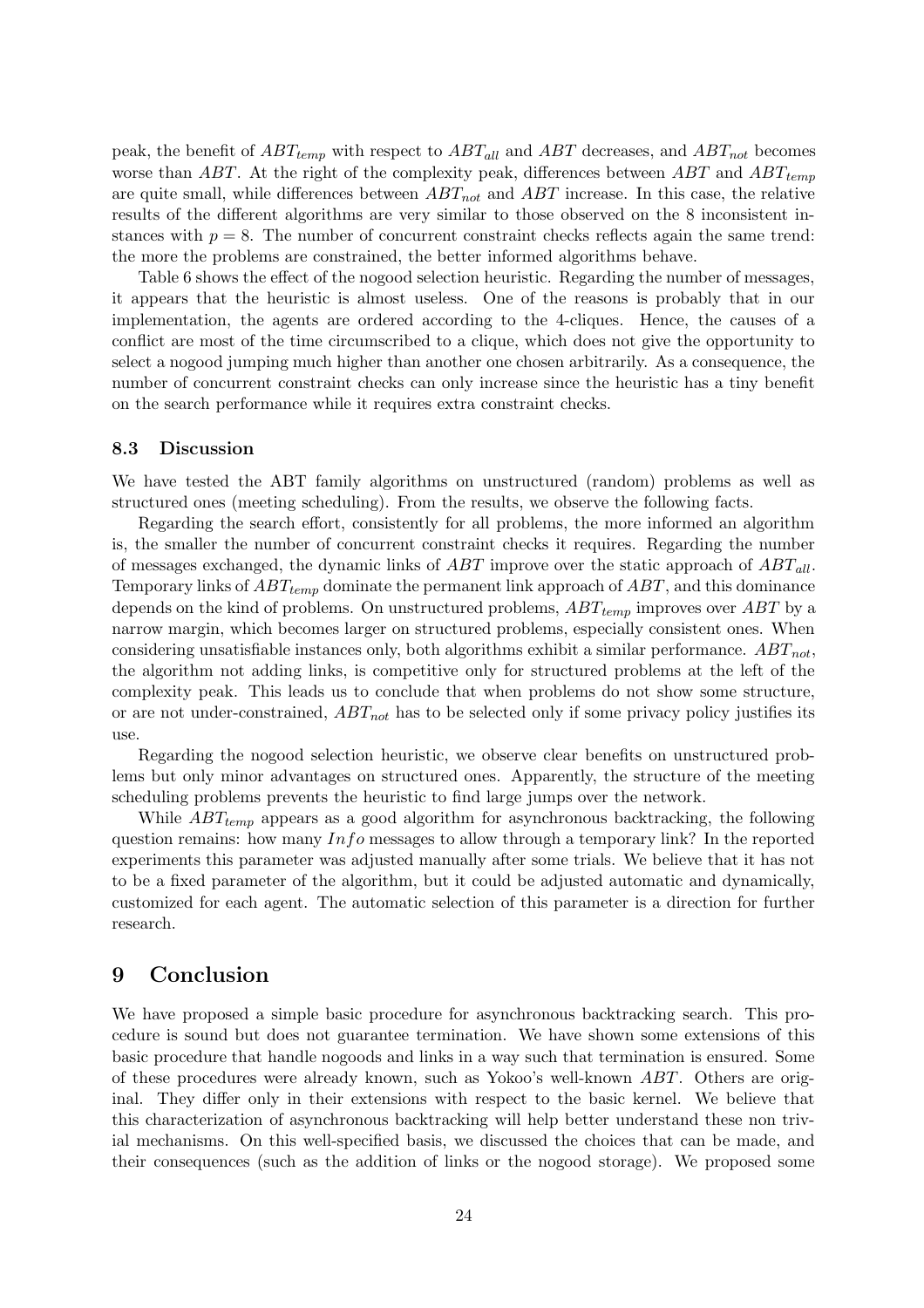improvements that fit well the behavior of really distributed networks (such as the possibility of processing messages by packets). Finally, we compared experimentally some of the algorithms and heuristics presented in the paper, and drawn some conclusions on what are the good techniques depending on the type of problem to solve.

## References

- [1] C. Bessière, A. Maestre, and P. Meseguer. Distributed dynamic backtracking. In M.C. Silaghi, editor, Proceedings of the IJCAI'01 workshop on Distributed Constraint Reasoning, pages 9–16, Seattle WA, 2001.
- [2] R. Dechter and J. Pearl. Network-based heuristics for constraint-satisfaction problems. Artificial Intelligence, 34:1–38, 1988.
- [3] E.C. Freuder, M. Minca, and R.J. Wallace. Privacy/efficiency trade-offs in distributed meeting scheduling by constraint-based agents. In M.C. Silaghi, editor, Proceedings of the workshop on Distributed reasoning, pages 63–71, Seattle WA, 2001.
- [4] Y. Hamadi, C. Bessière, and J. Quinqueton. Backtracking in distributed constraint networks. In Proceedings ECAI'98, pages 219–223, Brighton, UK, 1998.
- [5] Hamadi Y. Traitement des problèmes de satisfaction de contraintes distribués. PhD thesis, Universite Montpellier II, July 1999. In French.
- [6] L. Lamport. Time, clocks, and the ordering of events in a distributed system. Communications of the ACM, 21(7):558–565, 1978.
- [7] A. Meisels, E. Kaplansky, I. Razgon, and R. Zivan. Comparing performance of distributed constraints processing algorithms. In M. Yokoo, editor, Proceedings AAMAS'03 workshop on Distributed Constraint Reasoning, pages 86–93, Bologna, Italy, 2002.
- [8] M.C. Silaghi, D. Sam-Haroud, and B. Faltings. Asynchronous search with aggregations. In Proceedings AAAI'00, pages 917–922, Austin TX, 2000.
- [9] M.C. Silaghi, D. Sam-Haroud, and B. Faltings. Consistency maintenance for ABT. In Proceedings CP'01, pages 271–285, Paphos, Cyprus, 2001.
- [10] M.C. Silaghi, D. Sam-Haroud, and B. Faltings. Hybridizing ABT and AWC into a polynomial space, complete protocol with reordering. Technical report, EPFL, Lausanne, 2001.
- [11] B. Smith. Phase transition and the mushy region in constraint satisfaction problems. In Proceedings ECAI'94, pages 100–104, Amsterdam, The Netherlands, 1994.
- [12] M. Yokoo. Personal communication, 2000.
- [13] M. Yokoo, E.H. Durfee, T. Ishida, and K. Kuwabara. Distributed constraint satisfaction for formalizing distributed problem solving. In Proceedings ICDCS'92, pages 614–621, 1992.
- [14] M. Yokoo, E.H. Durfee, T. Ishida, and K. Kuwabara. The distributed constraint satisfaction problem: formalization and algorithms. IEEE Transactions on Knowledge and Data Engineering, 10(5):673–685, 1998.
- [15] Yokoo M., Ishida T. Search Algorithms for Agents. In *Multiagent Systems*, G. Weiss editor, Springer, 1999.